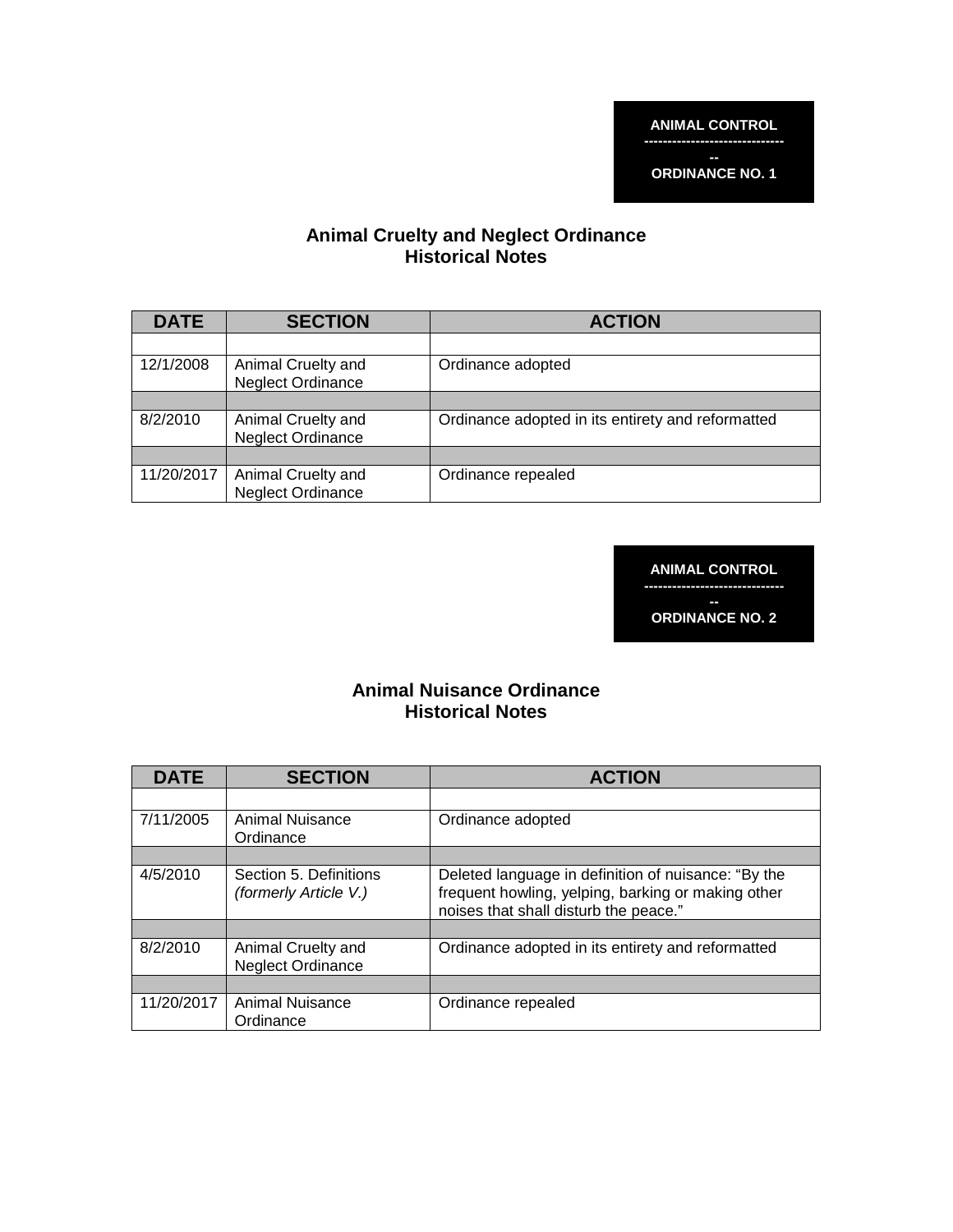**ANIMAL CONTROL -----------------------------** 

**ORDINANCE NO. 3** 

### **Dangerous Dog Ordinance Historical Notes**

| <b>DATE</b> | <b>SECTION</b>                             | <b>ACTION</b>                                     |
|-------------|--------------------------------------------|---------------------------------------------------|
|             |                                            |                                                   |
| 6/19/2006   | Dangerous Dog Ordinance                    | Ordinance adopted                                 |
|             |                                            |                                                   |
| 4/5/2010    | Section 4. A.<br>(formerly Section IV. A.) | Section revised as to notice                      |
|             |                                            |                                                   |
| 8/2/2010    | Dangerous Dog Ordinance                    | Ordinance adopted in its entirety and reformatted |
|             |                                            |                                                   |
| 5/2/2011    | <b>Multiple Sections</b>                   | Sections revised as to vicious dogs               |
|             |                                            |                                                   |
| 11/20/2017  | Dangerous Dog Ordinance                    | Ordinance repealed                                |

#### **ANIMAL CONTROL -----------------------------**

**-- ORDINANCE NO. 4** 

## **Canine Control Ordinance Historical Notes**

| <b>DATE</b> | <b>SECTION</b>                        | <b>ACTION</b>      |
|-------------|---------------------------------------|--------------------|
|             |                                       |                    |
| 6/16/2014   | <b>Canine Control Ordinance</b>       | Ordinance adopted  |
|             |                                       |                    |
|             | 11/20/2017   Canine Control Ordinance | Ordinance repealed |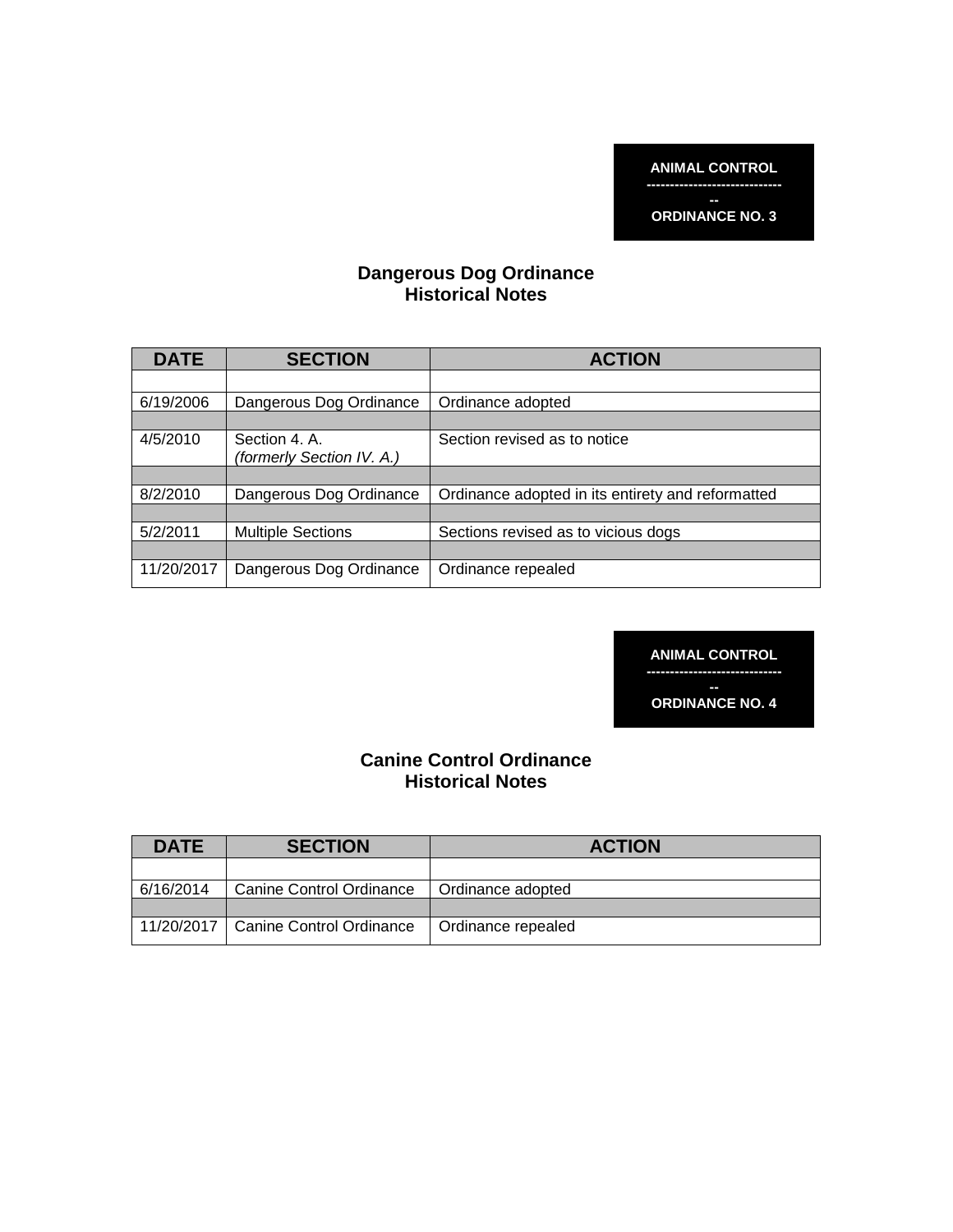**ANIMAL CONTROL -----------------------------** 

**-- ORDINANCE NO. 5** 

# **Comprehensive Animal Services Ordinance Historical Notes**

| <b>DATE</b> | <b>SECTION</b>                                    | <b>ACTION</b>                                                                                                                                         |
|-------------|---------------------------------------------------|-------------------------------------------------------------------------------------------------------------------------------------------------------|
|             |                                                   |                                                                                                                                                       |
| 11/20/2017  | <b>Comprehensive Animal</b><br>Services Ordinance | Ordinance adopted                                                                                                                                     |
| 2/21/2022   | <b>Comprehensive Animal</b><br>Services Ordinance | Ordinance considered for amendment to define<br>domestic animals as a domesticated dog or cat.<br>Motion passed 8-1 and a second reading is required. |
| 3/7/2022    | <b>Comprehensive Animal</b><br>Services Ordinance | Ordinance amended to define domestic animals as a<br>domesticated dog or cat. (Section 10: Definitions)                                               |

# **Ordinance Establishing Pitt County Human Relations Commission Historical Notes**

**BOARD OF COMMISSIONERS -----------------------------** 

**-- ORDINANCE NO. 1** 

| <b>DATE</b> | <b>SECTION</b>                                                                    | <b>ACTION</b>                                                                           |
|-------------|-----------------------------------------------------------------------------------|-----------------------------------------------------------------------------------------|
|             |                                                                                   |                                                                                         |
| 1/11/2021   | <b>Ordinance Establishing Pitt</b><br><b>County Human Relations</b><br>Commission | Ordinance adopted                                                                       |
| 1/10/2022   | Ordinance Establishing Pitt<br><b>County Human Relations</b><br>Commission        | Ordinance amended (Section 1) to include gender,<br>gender identity, gender expression. |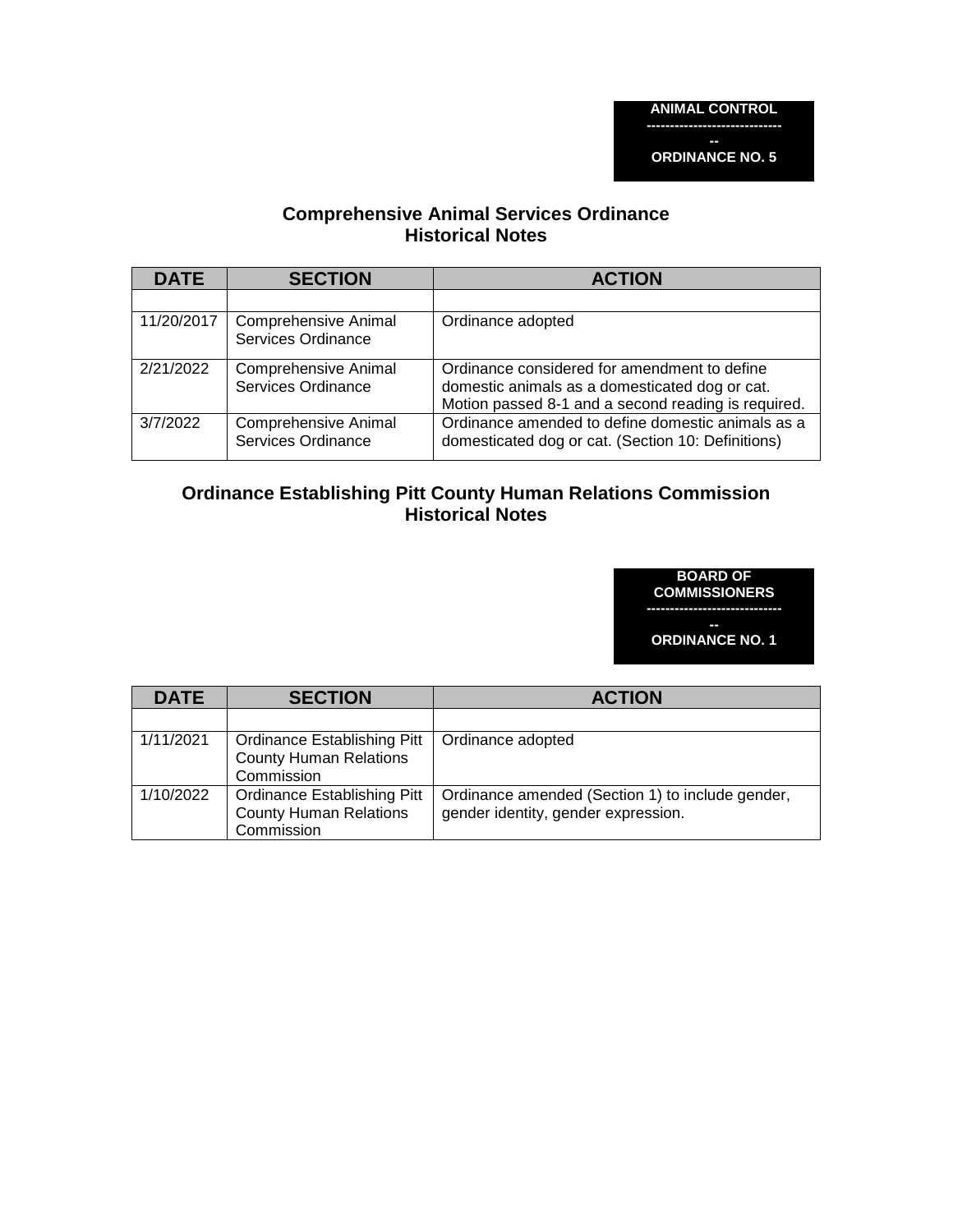

## **Ordinance Establishing Office of Emergency Management Historical Notes**

| <b>DATE</b> | <b>SECTION</b>                                                                                   | <b>ACTION</b>                                     |
|-------------|--------------------------------------------------------------------------------------------------|---------------------------------------------------|
|             |                                                                                                  |                                                   |
| 8/15/1988   | Ordinance Establishing<br>Office of Emergency<br><b>Services</b>                                 | Ordinance adopted                                 |
|             |                                                                                                  |                                                   |
| 8/2/2010    | Ordinance Establishing<br>Office of Emergency<br><b>Services</b><br>(formerly Chapter 5, Article | Ordinance adopted in its entirety and reformatted |
|             |                                                                                                  |                                                   |



## **State of Emergency Historical Notes**

| <b>DATE</b> | <b>SECTION</b>                                            | <b>ACTION</b>                                                                                  |
|-------------|-----------------------------------------------------------|------------------------------------------------------------------------------------------------|
|             |                                                           |                                                                                                |
| 8/15/1988   | State of Emergency                                        | Ordinance adopted                                                                              |
|             |                                                           |                                                                                                |
| 8/2/2010    | State of Emergency<br>(formerly Chapter 5, Article<br>II) | Ordinance adopted in its entirety and reformatted                                              |
|             |                                                           |                                                                                                |
| 10/1/2012   | State of Emergency<br>Revised                             | Ordinance revised to reflect Session Law 2012-12<br>(House Bill 843) effective October 1, 2012 |
|             |                                                           |                                                                                                |
| 8/19/2013   | State of Emergency<br>Revised                             | Ordinance revised for clarification                                                            |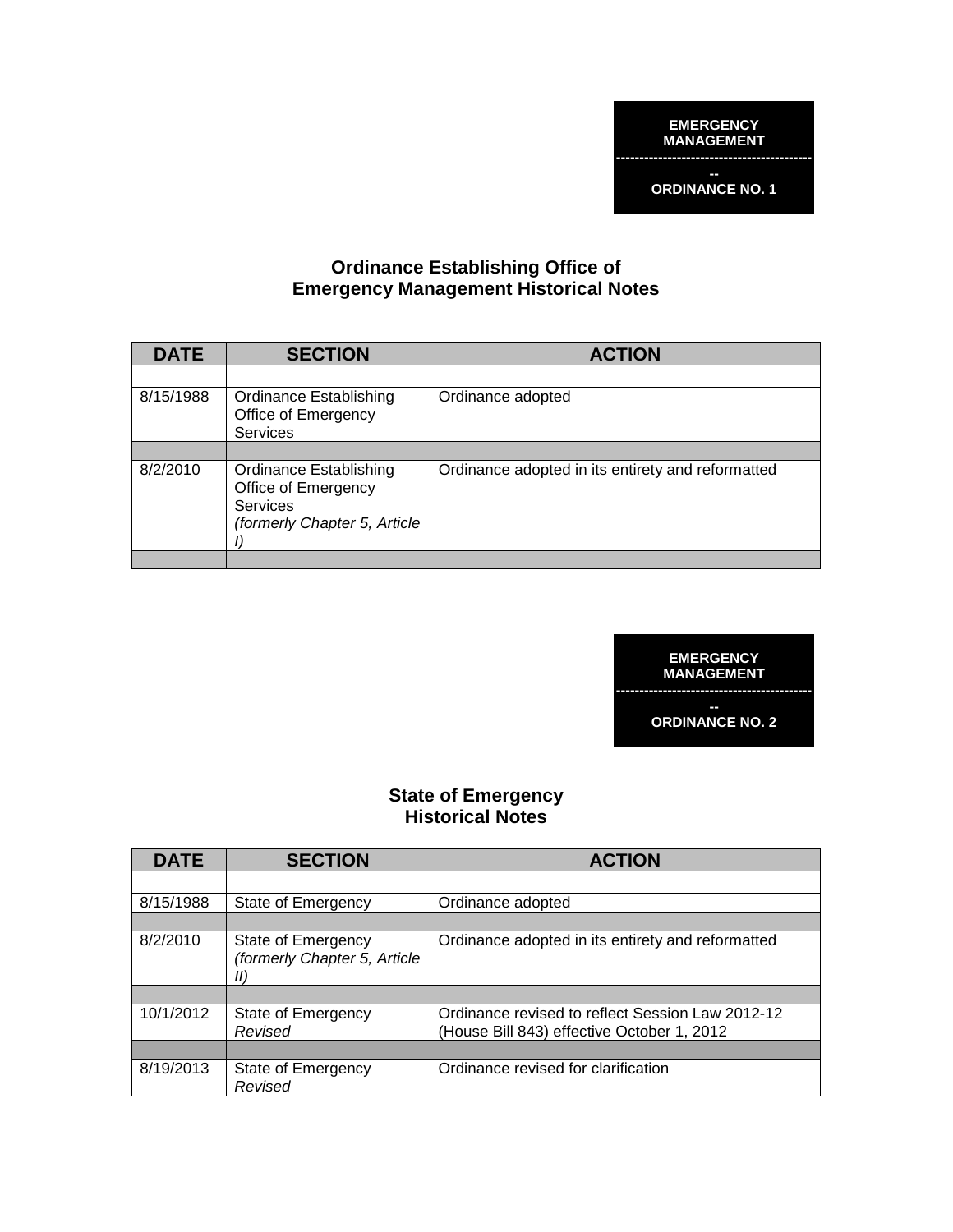

## **Fire Prevention Ordinance Historical Notes**

| <b>DATE</b> | <b>SECTION</b>                                                           | <b>ACTION</b>                                     |
|-------------|--------------------------------------------------------------------------|---------------------------------------------------|
|             |                                                                          |                                                   |
| 2/17/1992   | <b>Fire Prevention Ordinance</b>                                         | Ordinance adopted                                 |
|             |                                                                          |                                                   |
| 6/26/1995   | <b>Fire Prevention Ordinance</b>                                         | New Ordinance Adopted which superseded            |
|             |                                                                          | Ordinance adopted 2/17/1992                       |
|             |                                                                          |                                                   |
| 8/2/2010    | <b>Fire Prevention Ordinance</b><br>(formerly Chapter 5, Article<br>III) | Ordinance adopted in its entirety and reformatted |
|             |                                                                          |                                                   |



## **EMS System Oversight Ordinance Historical Notes**

| <b>DATE</b> | <b>SECTION</b>                                                                                                                                                                                    | <b>ACTION</b>                                                                                                              |
|-------------|---------------------------------------------------------------------------------------------------------------------------------------------------------------------------------------------------|----------------------------------------------------------------------------------------------------------------------------|
|             |                                                                                                                                                                                                   |                                                                                                                            |
| 6/18/1990   | Ambulance Service<br><b>Franchises Ordinance</b>                                                                                                                                                  | Ordinance adopted                                                                                                          |
|             |                                                                                                                                                                                                   |                                                                                                                            |
| 4/5/1993    | Section 8-127                                                                                                                                                                                     | Section amended as to rate                                                                                                 |
|             |                                                                                                                                                                                                   |                                                                                                                            |
| 8/20/2001   | Ordinance Establishing the<br><b>Pitt County Emergency</b><br><b>Medical Services Advisory</b><br>Commission and<br>Guidelines for the Pitt<br><b>County Emergency</b><br><b>Medical Services</b> | Ordinance adopted                                                                                                          |
|             |                                                                                                                                                                                                   |                                                                                                                            |
| 7/15/2002   | Multiple Sections of<br>Ordinance Establishing the<br><b>Pitt County Emergency</b><br><b>Medical Services Advisory</b>                                                                            | Revised to reflect change in membership and to<br>mirror the language in the Emergency Medical<br><b>Services Contract</b> |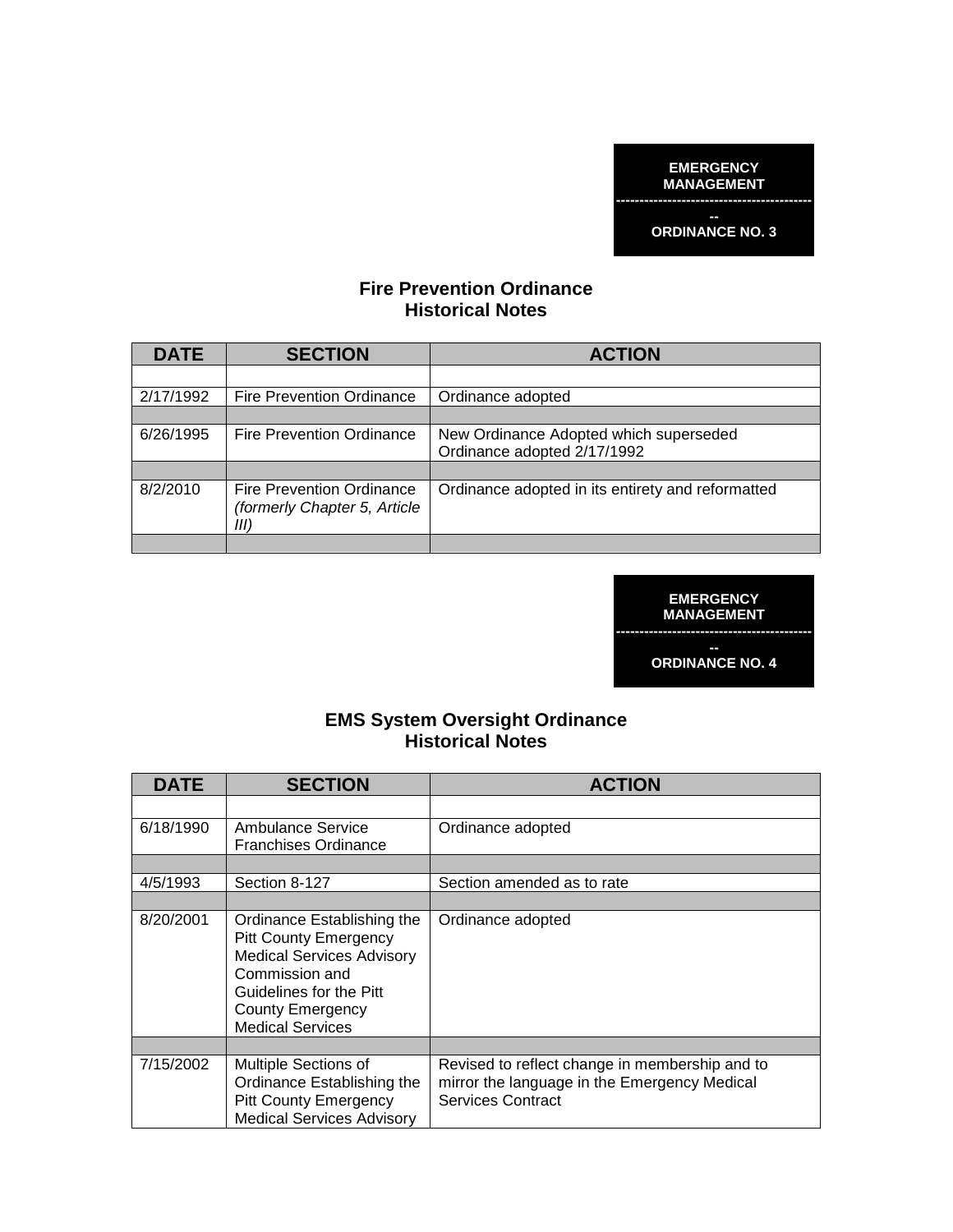|            | Commission and<br>Guidelines for the Pitt<br><b>County Emergency</b><br><b>Medical Services</b>                                                                                                                                                                  |                                                                                                                                                                                                                                                                                                                                                                                                                                                                                                                                                                                                                                                                                                                                                                                                                                                                                                                                                                                                                                                                                                                                                                                                                                                                                                                                                                                                              |
|------------|------------------------------------------------------------------------------------------------------------------------------------------------------------------------------------------------------------------------------------------------------------------|--------------------------------------------------------------------------------------------------------------------------------------------------------------------------------------------------------------------------------------------------------------------------------------------------------------------------------------------------------------------------------------------------------------------------------------------------------------------------------------------------------------------------------------------------------------------------------------------------------------------------------------------------------------------------------------------------------------------------------------------------------------------------------------------------------------------------------------------------------------------------------------------------------------------------------------------------------------------------------------------------------------------------------------------------------------------------------------------------------------------------------------------------------------------------------------------------------------------------------------------------------------------------------------------------------------------------------------------------------------------------------------------------------------|
| 6/4/2007   | Ordinance Establishing a<br>Franchise for Non-<br><b>Emergency Ambulance</b><br>Operators and Creating an<br>Oversight Committee for<br><b>Both Emergency Medical</b><br>Services Providers and<br>Non-Emergency<br>Ambulance Operators in<br><b>Pitt County</b> | Ordinance adopted; repealed both the Ambulance<br>Service Franchises Ordinance and the Ordinance<br>Establishing the Pitt County Emergency Medical<br>Services Advisory Commission and Guidelines for the<br>Pitt County Emergency Medical Services in their<br>entirety                                                                                                                                                                                                                                                                                                                                                                                                                                                                                                                                                                                                                                                                                                                                                                                                                                                                                                                                                                                                                                                                                                                                     |
| 8/2/2010   | Ordinance Establishing a<br>Franchise for Non-<br><b>Emergency Ambulance</b><br>Operators and Creating an<br>Oversight Committee for<br><b>Both Emergency Medical</b><br>Services Providers and<br>Non-Emergency<br>Ambulance Operators in<br><b>Pitt County</b> | Ordinance adopted in its entirety and reformatted                                                                                                                                                                                                                                                                                                                                                                                                                                                                                                                                                                                                                                                                                                                                                                                                                                                                                                                                                                                                                                                                                                                                                                                                                                                                                                                                                            |
|            |                                                                                                                                                                                                                                                                  |                                                                                                                                                                                                                                                                                                                                                                                                                                                                                                                                                                                                                                                                                                                                                                                                                                                                                                                                                                                                                                                                                                                                                                                                                                                                                                                                                                                                              |
| 12/16/2013 | Ordinance name changed<br>to EMS System Oversight<br>Ordinance                                                                                                                                                                                                   | .Renamed and shortened the ordinance title from<br>"ORDINANCE ESTABLISHING A FRANSHICE FOR<br>NON-EMERGENCY AMBULANCE OPERATORS<br>AND CREATING AN OVERSIGHT COMMITTEE<br>FOR BOTH EMERGENCY MEDICAL SERVICES<br>PROVIDERS AND NON-EMERGENCY<br>AMBULANCE OPERATORS IN PITT COUNTY" to<br>"EMS SYSTEM OVERSIGHT ORDINANCE"<br>•Added a new section entitled 'Purpose' to set forth<br>the statutory authority for the ordinance and purpose<br>of the committee.<br>•Revised from 10 sections to three (3). Section 1<br>focuses on governance; section 2 on emergency<br>medical services; and section 3 on non-emergency<br>medical services. This is intended to make the<br>ordinance more user-friendly to both emergency and<br>non-emergency providers and to avoid confusion<br>between the two.<br>•Membership was clarified to make clear who may be<br>appointed by the Board, terms, duties, and<br>responsibilities. It is proposed that a new non-voting<br>liaison be added who would be a representative from<br>a non-emergency provider.<br>•Definitions were deleted as most terms were not<br>used in the ordinance.<br>•Section 2 on emergency medical services was<br>simplified to refer to the contract provisions. In<br>practice, the contract provisions have been relied<br>upon to establish the relationship and expectations<br>between the County and the EMS provider. This |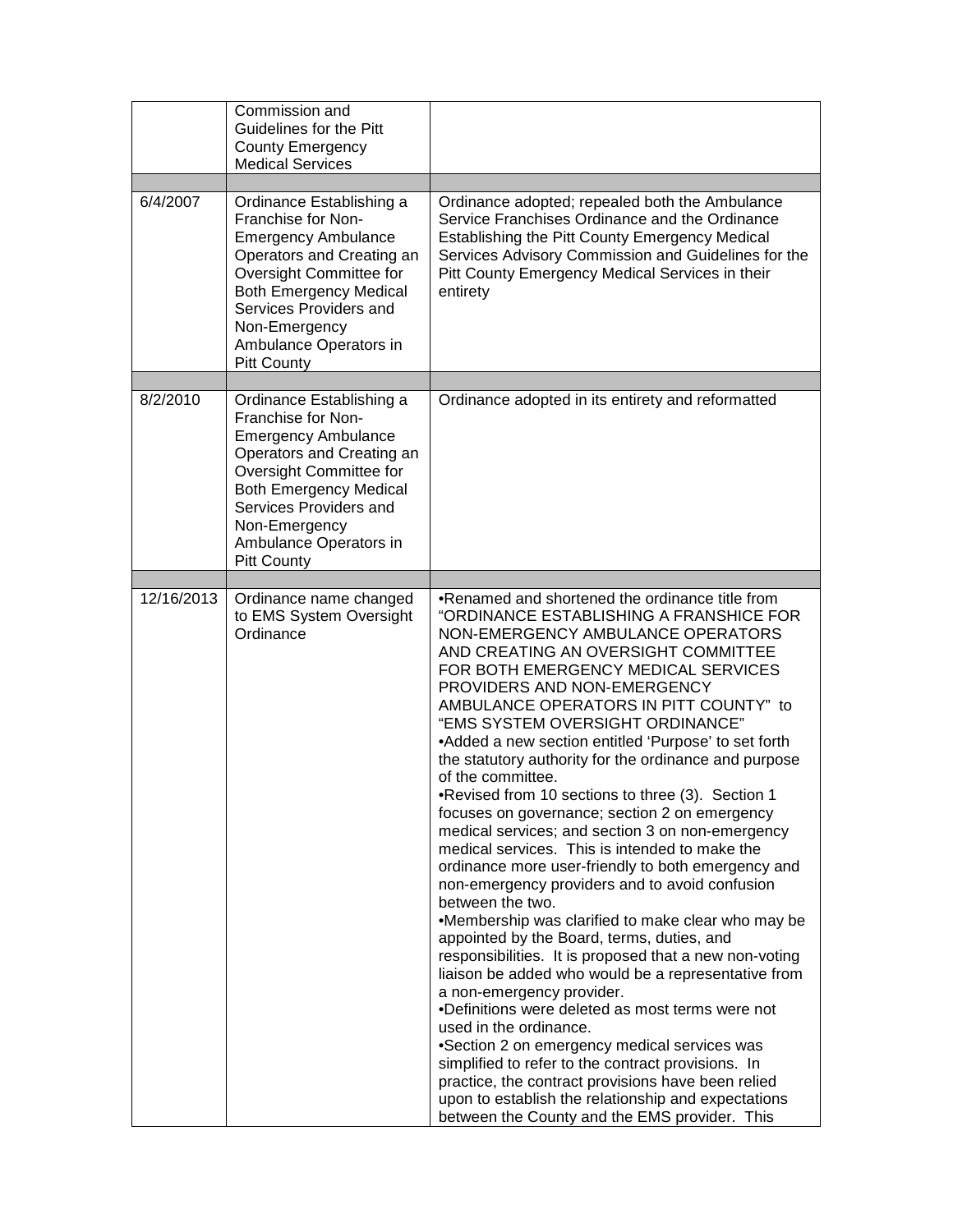| simplification will avoid conflicts between the       |
|-------------------------------------------------------|
| ordinance and the contract, and mirror current        |
| practice.                                             |
|                                                       |
| •Section 3 focuses on non-emergency providers, and    |
| was reformatted and re-written to make clearer the    |
|                                                       |
| application process, standards for performance,       |
| renewal, enforcement, and complaint procedures. The   |
|                                                       |
| substance of the requirements have not changed, but   |
| the order, flow and clarity of the proposed revisions |
|                                                       |
| should make the ordinance more user-friendly to the   |
| non-emergency providers in the county                 |
|                                                       |

**FACILITY SERVICES ---------------------------------** 

**-- ORDINANCE NO. 1** 

# **Ordinance to Regulate Parking on County Owned Property Historical Notes**

| <b>DATE</b> | <b>SECTION</b>                                               | <b>ACTION</b>                                     |
|-------------|--------------------------------------------------------------|---------------------------------------------------|
|             |                                                              |                                                   |
| 10/20/2003  | Ordinance to Regulate<br>Parking on County Owned<br>Property | Ordinance adopted                                 |
|             |                                                              |                                                   |
| 8/2/2010    | Ordinance to Regulate<br>Parking on County Owned<br>Property | Ordinance adopted in its entirety and reformatted |
|             |                                                              |                                                   |



# **Ordinance to Regulate the Utilization of the Pitt County Recreation Complex Historical Notes**

| <b>DATE</b> | <b>SECTION</b>            | <b>ACTION</b>     |
|-------------|---------------------------|-------------------|
|             |                           |                   |
| 5/5/2008    | Ordinance to Regulate the | Ordinance adopted |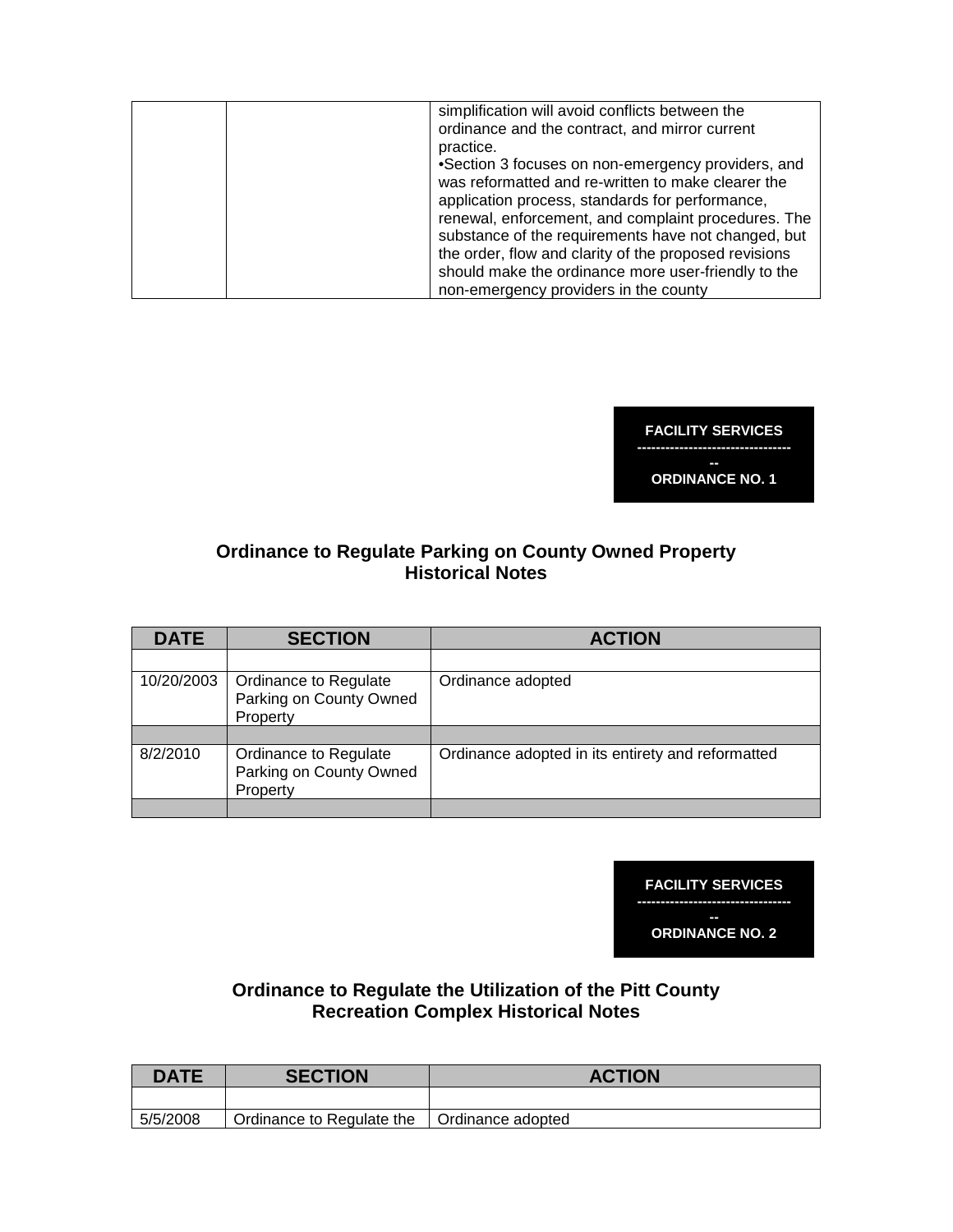|           | Utilization of the Pitt<br><b>County Recreation</b><br>Complex                              |                                                                                                                                        |
|-----------|---------------------------------------------------------------------------------------------|----------------------------------------------------------------------------------------------------------------------------------------|
|           |                                                                                             |                                                                                                                                        |
| 8/2/2010  | Ordinance to Regulate the<br>Utilization of the Pitt<br><b>County Recreation</b><br>Complex | Ordinance adopted in its entirety and reformatted                                                                                      |
|           |                                                                                             |                                                                                                                                        |
| 9/16/2013 | Ordinance to Regulate the<br>Utilization of the Pitt<br><b>County Recreation</b><br>Complex | Revisions made to page 2, Section 2.A.7. to bring the<br>County Ordinance into compliance with State law in<br>reference to fire arms. |

**FACILITY SERVICES ---------------------------------** 

**-- ORDINANCE NO. 3** 

# **Restrictions on Use of County Owned Parking Lots, Driveways and Roadways Historical Notes**

| <b>DATE</b> | <b>SECTION</b>                                                                           | <b>ACTION</b>                                     |
|-------------|------------------------------------------------------------------------------------------|---------------------------------------------------|
|             |                                                                                          |                                                   |
| 5/15/2006   | Restrictions on Use of<br><b>County Owned Parking</b><br>Lots, Driveways and<br>Roadways | Ordinance adopted                                 |
|             |                                                                                          |                                                   |
| 8/2/2010    | Restrictions on Use of<br><b>County Owned Parking</b><br>Lots, Driveways and<br>Roadways | Ordinance adopted in its entirety and reformatted |
|             |                                                                                          |                                                   |

| <b>HUMAN RESOURCES</b>                                               |  |
|----------------------------------------------------------------------|--|
| ------------------------------------<br>--<br><b>ORDINANCE NO. 1</b> |  |

# **Personnel Ordinance Historical Notes**

| <b>DATE</b> | <b>SECTION</b>      | <b>ACTION</b>                                                    |
|-------------|---------------------|------------------------------------------------------------------|
|             |                     |                                                                  |
| 3/2/1987    | Personnel Ordinance | Ordinance adopted<br>Per Municipal Code Editor Note contained in |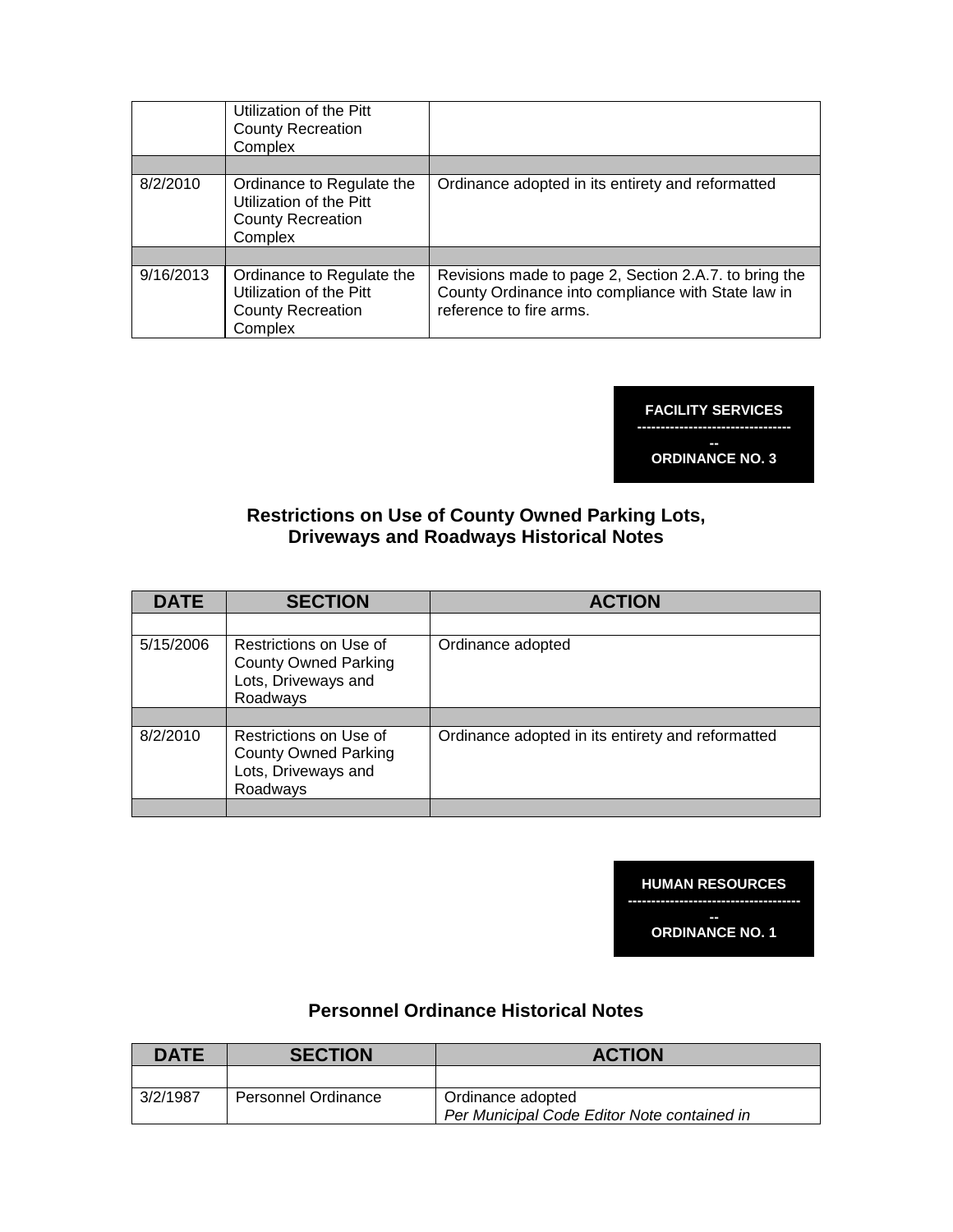|           |                                                                                                            | previous codification: an Ordinance adopted July 15,<br>2002(2) amended ch. 10 in its entirety to read as<br>herein set out. Formerly, ch. 10 pertained to similar<br>subject matter and derived from an Ordinance of<br>March 2, 1987, art. I, §§ 1-5), art. II, §§ 1-3, art. III,<br>§§ 1—16, art. IV §§ 1—8, art. V, §§ 1—9, art. VI, §§<br>1-4, 7-15, ch. 16, art. VII, §§ 1-10, art. VIII, §§ 1,<br>2, art. IX, § 1, art. X, § 1, supp. II, §§ I-V; a<br>resolution of October 16, 1989; a motion of<br>November 16, 1992; a motion of October 4, 1993; a<br>motion of December 4, 1995; an Ordinance of<br>October 6, 1997; an Ordinance of December 15,<br>1997(2); an Ordinance of August 2, 1999, and a<br>motion of January 10, 2000. |
|-----------|------------------------------------------------------------------------------------------------------------|-------------------------------------------------------------------------------------------------------------------------------------------------------------------------------------------------------------------------------------------------------------------------------------------------------------------------------------------------------------------------------------------------------------------------------------------------------------------------------------------------------------------------------------------------------------------------------------------------------------------------------------------------------------------------------------------------------------------------------------------------|
|           |                                                                                                            |                                                                                                                                                                                                                                                                                                                                                                                                                                                                                                                                                                                                                                                                                                                                                 |
| 7/15/2002 | <b>Personnel Ordinance</b>                                                                                 | Ordinance adopted; repeals Ordinance of 3/2/1987 in<br>its entirety                                                                                                                                                                                                                                                                                                                                                                                                                                                                                                                                                                                                                                                                             |
|           | Section 91. Overtime                                                                                       |                                                                                                                                                                                                                                                                                                                                                                                                                                                                                                                                                                                                                                                                                                                                                 |
| 9/13/2004 |                                                                                                            | Amended to reflect changes in Fair Labor Standards                                                                                                                                                                                                                                                                                                                                                                                                                                                                                                                                                                                                                                                                                              |
|           | (formerly Sec. 10-91)<br>Section 121. Inclement                                                            | Act<br>Amended to allow exempt employees to earn                                                                                                                                                                                                                                                                                                                                                                                                                                                                                                                                                                                                                                                                                                |
|           | Weather/Emergency<br><b>Closing Policy</b><br>(formerly Sec. 10-121)                                       | compensatory time during a state of emergency                                                                                                                                                                                                                                                                                                                                                                                                                                                                                                                                                                                                                                                                                                   |
|           |                                                                                                            |                                                                                                                                                                                                                                                                                                                                                                                                                                                                                                                                                                                                                                                                                                                                                 |
| 6/20/2005 | Section 3. Employees<br>Subject to Ordinance<br>(formerly Sec. 10-3)                                       | Amended to reflect Mental Health Program Director<br>is directly supervised by the County Manager                                                                                                                                                                                                                                                                                                                                                                                                                                                                                                                                                                                                                                               |
|           | Section 9. Responsibility of<br><b>Appointing Authorities</b><br>(formerly Sec. 10-9)                      | Amended to update title of Mental Health Area<br>Program Director                                                                                                                                                                                                                                                                                                                                                                                                                                                                                                                                                                                                                                                                               |
|           | Section 37. Maintenance<br>of Salary Plan<br>(formerly Sec. 10-37)                                         | Deleted duplicate word "director"                                                                                                                                                                                                                                                                                                                                                                                                                                                                                                                                                                                                                                                                                                               |
|           | Section 86. Workweek<br>(formerly Sec. 10-86)                                                              | Amended to reflect that all employees on occasion<br>may be asked to work beyond their normal work<br>schedule                                                                                                                                                                                                                                                                                                                                                                                                                                                                                                                                                                                                                                  |
|           | Section 108. Holiday -<br>When Work Required<br>(formerly Sec. 10-108)                                     | Amended to allow exempt employees to bank holiday<br>time                                                                                                                                                                                                                                                                                                                                                                                                                                                                                                                                                                                                                                                                                       |
|           | Section 114. Workers'<br>Compensation<br>(formerly Sec. 10-114)                                            | Amended to reflect recommendations of Workers'<br><b>Compensation Administrator</b>                                                                                                                                                                                                                                                                                                                                                                                                                                                                                                                                                                                                                                                             |
|           | Section 115. Military Leave<br>With Pay<br>(formerly Sec. 10-115)                                          | Amended to clarify difference in paid and unpaid<br>military leave                                                                                                                                                                                                                                                                                                                                                                                                                                                                                                                                                                                                                                                                              |
|           | Section 116. Leave of<br>Absence<br>(formerly Sec. 10-116)                                                 | Amended to clarify policy and link to other relevant<br>policies within the Ordinance                                                                                                                                                                                                                                                                                                                                                                                                                                                                                                                                                                                                                                                           |
|           | Section 118. Family and<br><b>Medical Leave Act</b><br>(formerly Sec. 10-118.<br>Family Medical Leave Act) | Amended to clarify the policy and update terminology<br>as used in the Family and Medical Leave Act                                                                                                                                                                                                                                                                                                                                                                                                                                                                                                                                                                                                                                             |
|           | Section 141. Types of                                                                                      | Added (7) Voluntary Resignation Without Notice and                                                                                                                                                                                                                                                                                                                                                                                                                                                                                                                                                                                                                                                                                              |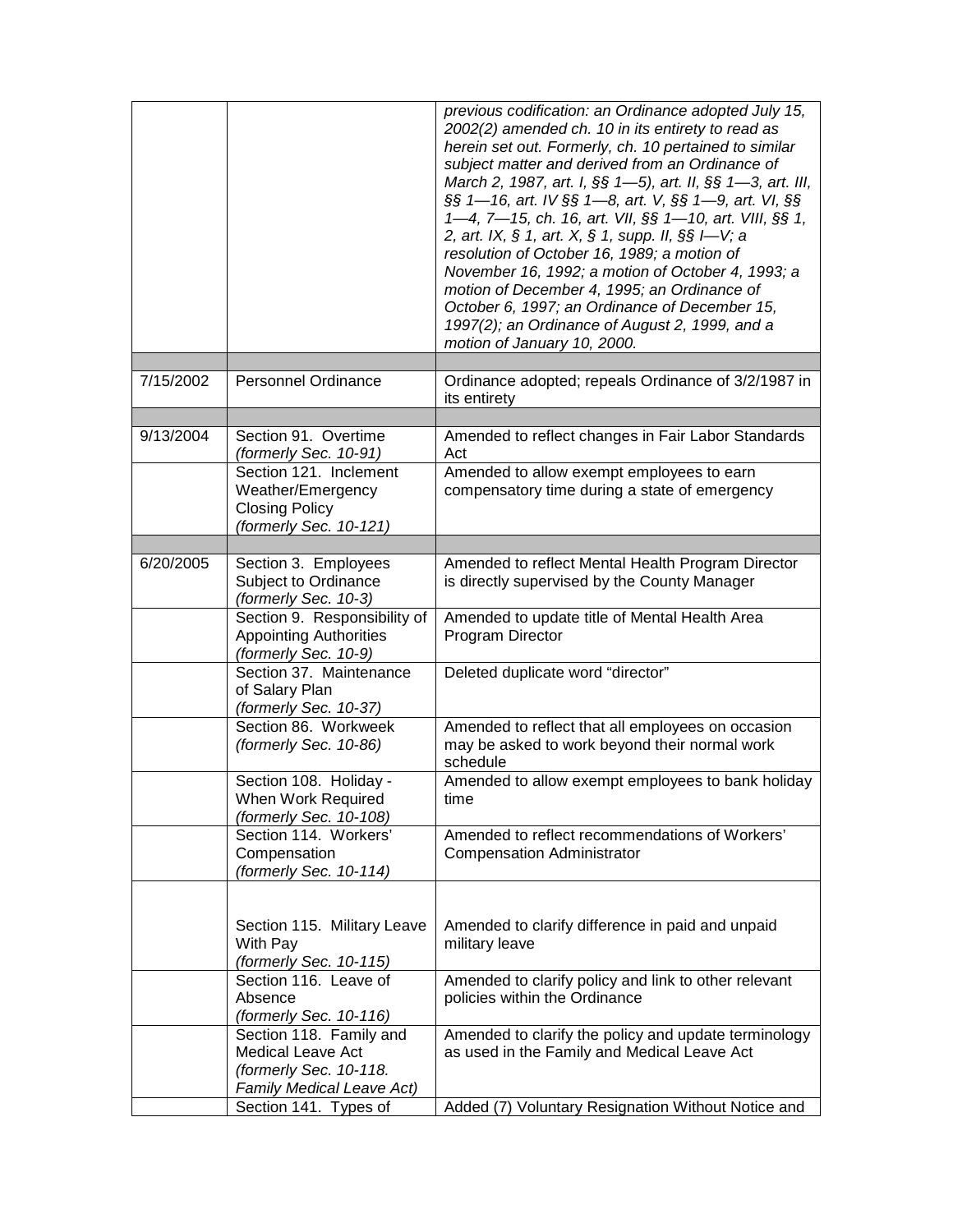|           | Separation<br>(formerly Sec. 10-141)                                                  | (8) Separation Due to Unavailability When Leave is<br>Exhausted                                                                                                                                    |
|-----------|---------------------------------------------------------------------------------------|----------------------------------------------------------------------------------------------------------------------------------------------------------------------------------------------------|
|           | Section 149. Voluntary<br><b>Resignation Without Notice</b>                           | Section added in its entirety and will apply to all<br>County employees. This language is in the State<br>Personnel Act, which covers Public Health, Social<br>Service and Mental Health employees |
|           | Section 150. Separation<br>Due to Unavailability When<br>Leave is Exhausted           | Section added in its entirety and will apply to all<br>County employees. This language is in the State<br>Personnel Act, which covers Public Health, Social<br>Service and Mental Health employees |
|           | Section 161. Grievance<br>Definition<br>(formerly Sec. 10-161)                        | Amended because the Program Director for the<br>Mental Health Local Management Entity is<br>supervised by the County Manager                                                                       |
|           | Section 162. Grievance<br>Policy<br>(formerly Sec. 10-162)                            | Amended because the Program Director for the<br>Mental Health Local Management Entity is<br>supervised by the County Manager                                                                       |
|           | Section 171. Definitions<br>(formerly Sec. 10-171)                                    | Amended to correct grammatical errors                                                                                                                                                              |
| 6/19/2006 | Section 52. On-Call Pay<br>(formerly Sec. 10-52)                                      | Amended to standardize administration of on-call pay                                                                                                                                               |
|           | Section 53. Call-Back<br>Time<br>(formerly Sec. 10-53)                                | Added in its entirety                                                                                                                                                                              |
|           | Section 122.<br>Hospitalization<br>(formerly Sec. 10-122)                             | Amended to allow administrative flexibility each fiscal<br>year                                                                                                                                    |
|           |                                                                                       |                                                                                                                                                                                                    |
|           |                                                                                       |                                                                                                                                                                                                    |
| 11/6/2006 | Section 3. Employees<br>Subject to Ordinance<br>(formerly Sec. 10-3)                  | Amended as to applicability to Pitt County Board of<br>Elections                                                                                                                                   |
| 6/18/2007 | Section 112. Sick Leave<br>(formerly Sec. 10-112)                                     | Amended to allow employees to use more than 3<br>days of sick leave in the case of illness in the<br>immediate family if the illness is a qualifying event<br>under FMLA                           |
|           |                                                                                       |                                                                                                                                                                                                    |
| 1/14/2008 | Section 68. Types of<br>Appointments<br>(formerly Sec. 10-68)                         | Language added to include "career status<br>appointment"                                                                                                                                           |
|           | Section 148. Disciplinary<br>Actions                                                  | Amended to require Departments to forward<br>disciplinary actions to Human Resources                                                                                                               |
|           | (formerly Sec. 10-148)<br>Section 171. Definitions<br>(formerly Sec. 10-171)          | Added Definition of "career status"                                                                                                                                                                |
| 8/4/2008  | Section 3. Employees<br>Subject to Ordinance<br>(formerly Sec. 10-3)                  | Deleted references to Mental Health and Local<br><b>Management Entity</b>                                                                                                                          |
|           | Section 9. Responsibility of<br><b>Appointing Authorities</b><br>(formerly Sec. 10-9) |                                                                                                                                                                                                    |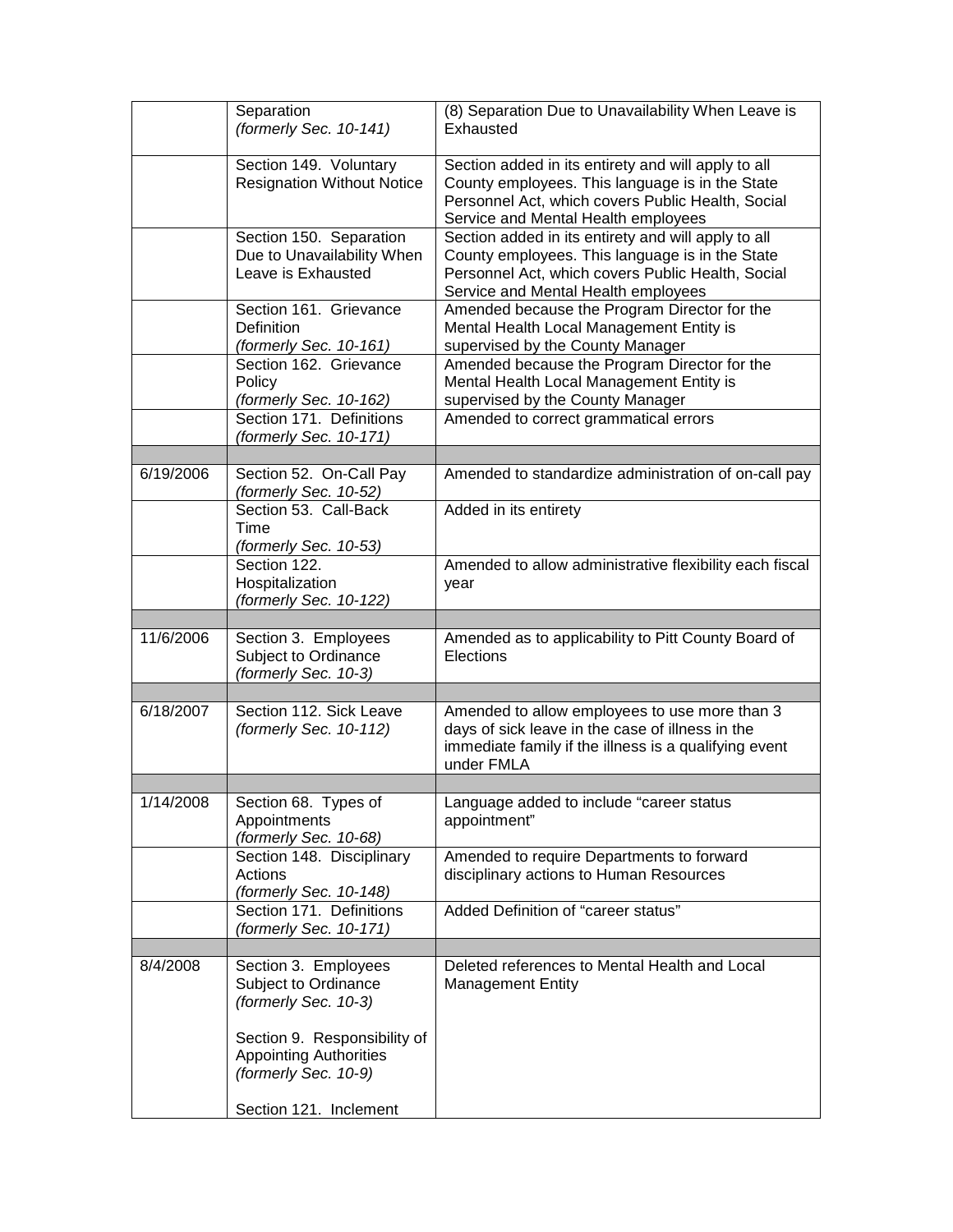|            | Weather/Emergency<br><b>Closing Policy</b><br>(formerly Sec. 10-121)<br>Section 162. Grievance<br>Policy<br>(formerly Sec. 10-162) |                                                                                                                                                                                                                                                                                                                                          |
|------------|------------------------------------------------------------------------------------------------------------------------------------|------------------------------------------------------------------------------------------------------------------------------------------------------------------------------------------------------------------------------------------------------------------------------------------------------------------------------------------|
|            | Section 44. Salary of<br>Promoted Employee<br>(formerly Sec. 10-44)                                                                | Amended to treat internal applicants similarly to<br>outside applicants when promoted                                                                                                                                                                                                                                                    |
|            | Section 114. Workers<br>Compensation<br>(formerly Sec. 10-114)                                                                     | Language added linking this Section to the Return to<br><b>Work Policy</b>                                                                                                                                                                                                                                                               |
|            | Section 118. Family and<br><b>Medical Leave Act</b><br>(formerly Sec. 10-118)                                                      | Amended Section to include Servicemember Family<br>Leave and qualifying exigencies                                                                                                                                                                                                                                                       |
|            | Section 171. Definitions<br>(formerly Sec. 10-171)                                                                                 | Added Definitions for "qualifications", "qualifying<br>exigencies" and "Servicemember Family Leave"                                                                                                                                                                                                                                      |
| 12/15/2008 | Section 124. Retired<br>Employee - Hospitalization<br>Coverage<br>(formerly Sec. 10-124)                                           | Amended to require employees hired on or after<br>January 1, 2009 to have the last 15 years of service<br>with Pitt County in order to be eligible for retiree<br>hospitalization coverage                                                                                                                                               |
|            | Section 171. Definitions<br>(formerly Sec. 10-171)                                                                                 | Added Definition for "continuous employment"                                                                                                                                                                                                                                                                                             |
|            |                                                                                                                                    |                                                                                                                                                                                                                                                                                                                                          |
| 8/2/2010   | <b>Personnel Ordinance</b><br>(formerly Chapter 10)                                                                                | Ordinance adopted in its entirety and reformatted                                                                                                                                                                                                                                                                                        |
| 11/15/2010 | Section 42. Earned Salary<br>Increment                                                                                             | Amended to tie salary increment increases earned<br>through the PEP annual review process back to the<br>annual budget process and availability of funding;<br>additionally, upon attainment of increment 17, to<br>require an employee to achieve an above standard<br>performance score to be considered for a 1<br>increment increase |
|            | Section 48. Longevity Pay                                                                                                          | Amended to eliminate this benefit for employees<br>hired on or after January 1, 2011                                                                                                                                                                                                                                                     |
|            | Section 114. Sick Leave<br>Pay Back                                                                                                | Amended to eliminate this benefit for employees<br>hired on or after January 1, 2011                                                                                                                                                                                                                                                     |
|            | Section 124. Retired<br>Employee - Hospitalization<br>Coverage                                                                     | Amended to require employees hired on or after<br>January 1, 2011 to have the last 20 years of service<br>with Pitt County in order to be eligible for retiree<br>hospitalization coverage                                                                                                                                               |
|            |                                                                                                                                    |                                                                                                                                                                                                                                                                                                                                          |
| 12/6/2010  | <b>Personnel Ordinance</b>                                                                                                         | Adopted and approved replacement pages in Code<br>of Ordinances reflecting Ordinance amendments<br>previously approved by the Board of Commissioners                                                                                                                                                                                     |
| 6/18/2012  | Section 91 - Overtime                                                                                                              | Amended language which requires employees to use<br>banked compensatory time prior to using personal<br>leave. This change should minimize potential fiscal<br>liability since employees who are non exempt under<br>Fair Labor Standards Regulations must be paid for                                                                   |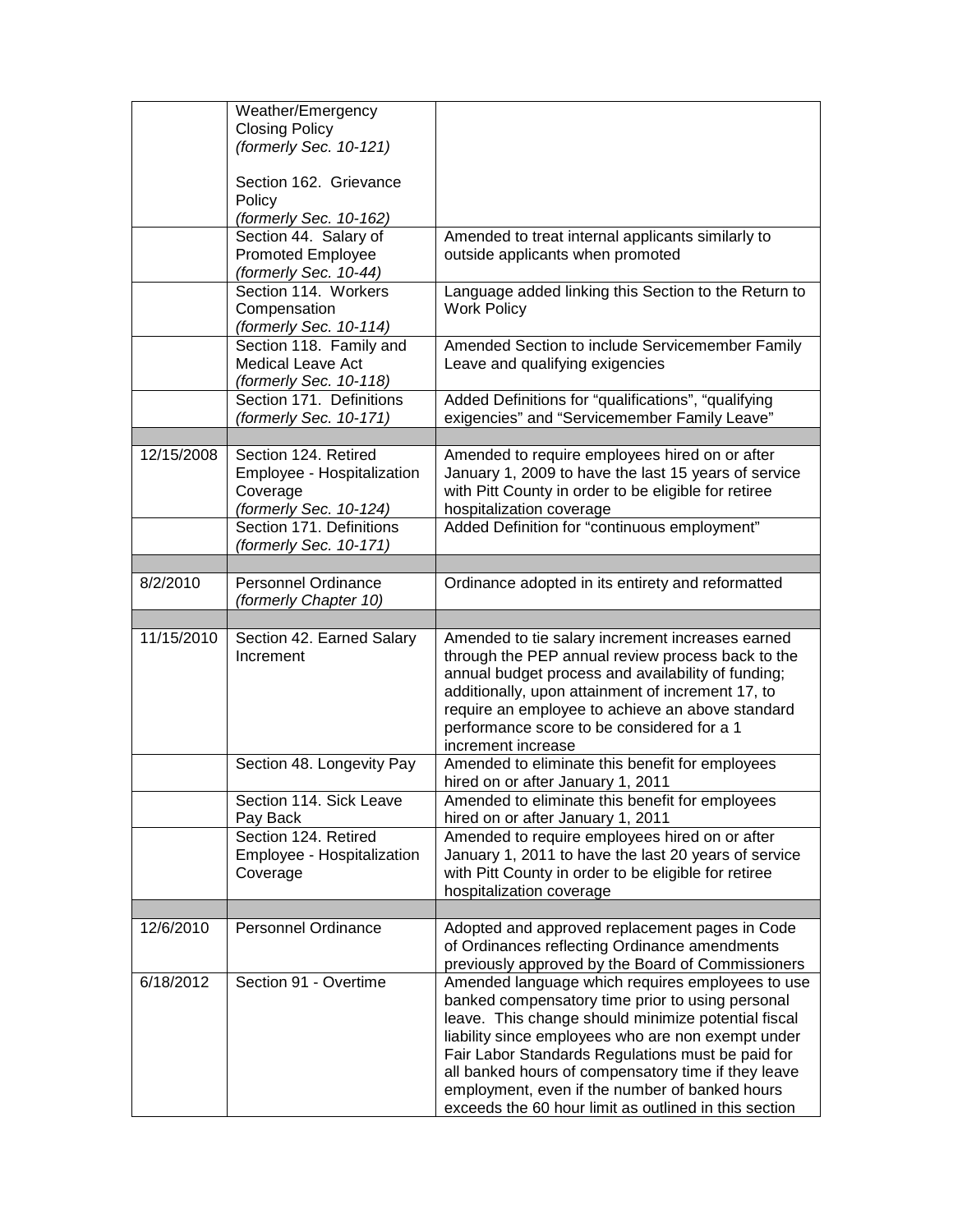|           |                                                                                                                           | of the Personnel Ordinance.                                                                                                                                                                                                                                                                                                                     |
|-----------|---------------------------------------------------------------------------------------------------------------------------|-------------------------------------------------------------------------------------------------------------------------------------------------------------------------------------------------------------------------------------------------------------------------------------------------------------------------------------------------|
| 6/18/2012 | Section 148 (F)<br>Disciplinary actions - Types                                                                           | Added language which reduces the number of<br>required days for suspensions without pay for<br>disciplinary actions from a minimum of one full work<br>week to a minimum of three full work days.                                                                                                                                               |
| 6/3/2013  | Section 108 - Holiday<br>When Work Required                                                                               | Added language which will limit the number of<br>holiday hours that may be banked by employees<br>required to work on observed holidays.                                                                                                                                                                                                        |
| 6/3/2013  | Section 110 - Personal<br>Leave                                                                                           | Transfers an item to Section 129.                                                                                                                                                                                                                                                                                                               |
| 6/3/2013  | Section 118 - Family and<br>Medical Leave Act                                                                             | Added language which makes changes based on<br>amendments approved and signed into law to the<br>Family and Medical Leave Act in March 2013 and to<br>update language in the policy for consistency and<br>clarity.                                                                                                                             |
| 6/3/2013  | Section 128 - Leave Usage                                                                                                 | Added section to clarify the order in which<br>supervisors may approve leave requests. This<br>change should minimize as much as possible the<br>County's financial liability for leave pay outs when<br>employees terminate employment with the County.                                                                                        |
| 6/3/2013  | Section 129 - Leave Pay<br>Outs                                                                                           | Added section to consolidate information that was<br>included in each leave policy throughout the<br>Personnel Ordinance.                                                                                                                                                                                                                       |
| 7/21/2014 | Sections 116,119,141,<br>161, and 171. The<br>revisions do not change the<br>definition or application of<br>the polices. | Section 116 item(c) - Leave of Absence- is updated<br>in accordance with Section 128, Leave Usage, which<br>was added to the Personnel Ordinance on June 3,<br>2013 and lists the order in which leave time should<br>be used.                                                                                                                  |
|           |                                                                                                                           | Section 119 - Americans with Disabilities Act - is<br>updated to include reference to the American with<br>Disabilities Act Amendments Act (ADAAA).                                                                                                                                                                                             |
|           |                                                                                                                           | Section 141- Types of Separation - is updated to<br>include items G (Voluntary Resignation without<br>Notice) and H (Separation due to Unavailability when<br>Leave is Exhausted) to the list of types of<br>separations. The corresponding policies in sections<br>149 and 150 were already included in the Ordinance<br>and are not changing. |
|           |                                                                                                                           | Section 161 - Grievance Definition - is updated to<br>remove reference to the Mental Health Director.                                                                                                                                                                                                                                           |
|           |                                                                                                                           | Section 171 Definitions - adds the Americans with<br>Disabilities Act Amendments Act (ADAAA) as<br>referenced in section 119.                                                                                                                                                                                                                   |
| 7/20/2015 | Sections 108, 109, 128 and<br>129                                                                                         | Section 108 - Added language: Non-exempt County<br>employees that are designated as shift workers and<br>assigned to work in 24-hour operations departments                                                                                                                                                                                     |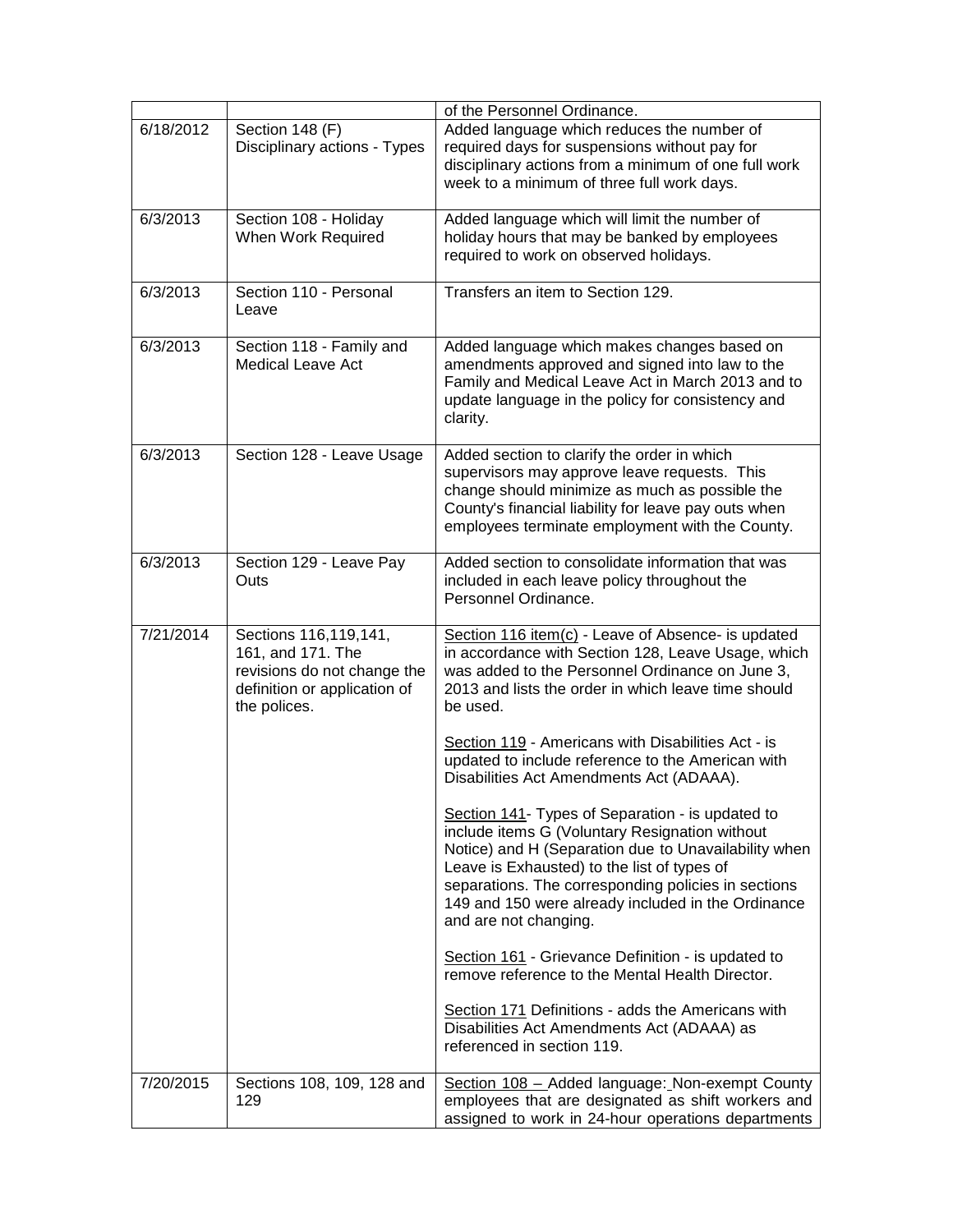| will be paid for 8 hours per holiday when earned for<br>County observed holidays in addition to their regular<br>hours worked. Holiday pay for part-time employees<br>entitled to benefits shall be on a pro rata basis based<br>upon percent of employment.                                                                                                                                                                                                                                              |
|-----------------------------------------------------------------------------------------------------------------------------------------------------------------------------------------------------------------------------------------------------------------------------------------------------------------------------------------------------------------------------------------------------------------------------------------------------------------------------------------------------------|
| Non-exempt County employees that are not<br>designated as shift workers who may be called in to<br>work outside of the standard workweek for the<br>employee, which includes work of an unusual,<br>unscheduled or emergency nature and is directed by<br>the Department Head or County Manager, will record<br>any time worked on observed holidays as<br>compensatory time under the guidelines of the Fair<br>Labor Standards Act and Section 91 of this<br>Personnel Ordinance.                       |
| Exempt County employees that work on an observed<br>holiday shall be paid for the 8 hours of holiday only.<br>Holiday pay for part-time employees entitled to<br>benefits shall be on a pro rata basis based upon<br>percent of employment. Exempt employees may not<br>bank the hours worked<br>on the<br>holiday as<br>compensatory time or holiday time, but may flex the<br>hours worked on the holiday over the 80 hour pay<br>period at the discretion of the Department Head or<br>County Manager. |
| Section 109 - Added language: Christmas Holidays (3<br>days) based on the State Holiday Schedule.                                                                                                                                                                                                                                                                                                                                                                                                         |
| An employee must be in a pay status the day prior to<br>and after a holiday, in order to receive holiday pay.<br>Employees are paid 8 hours for each observed<br>holiday. Holiday pay for part-time employees entitled<br>to benefits shall be paid on a pro rata basis based<br>upon percent of employment.                                                                                                                                                                                              |
| Section 128 – Added language in sections 128 and<br>129 to eliminate banked holiday language in<br>accordance with the proposed changes in Section<br>108.                                                                                                                                                                                                                                                                                                                                                |
| Leave requests shall be approved such that banked<br>compensatory time is used prior to the use of<br>accrued personal leave. Sick leave must be<br>approved in accordance with Section 112.<br>Employees must have the approval of department<br>heads prior to taking leave time and the leave should<br>be requested for a time that is least disruptive to the<br>operations of the department                                                                                                        |
| Section 129 - Added language:<br>When an employee terminates employment with the<br>County:                                                                                                                                                                                                                                                                                                                                                                                                               |
| 1. A maximum of two hundred forty (240) hours of                                                                                                                                                                                                                                                                                                                                                                                                                                                          |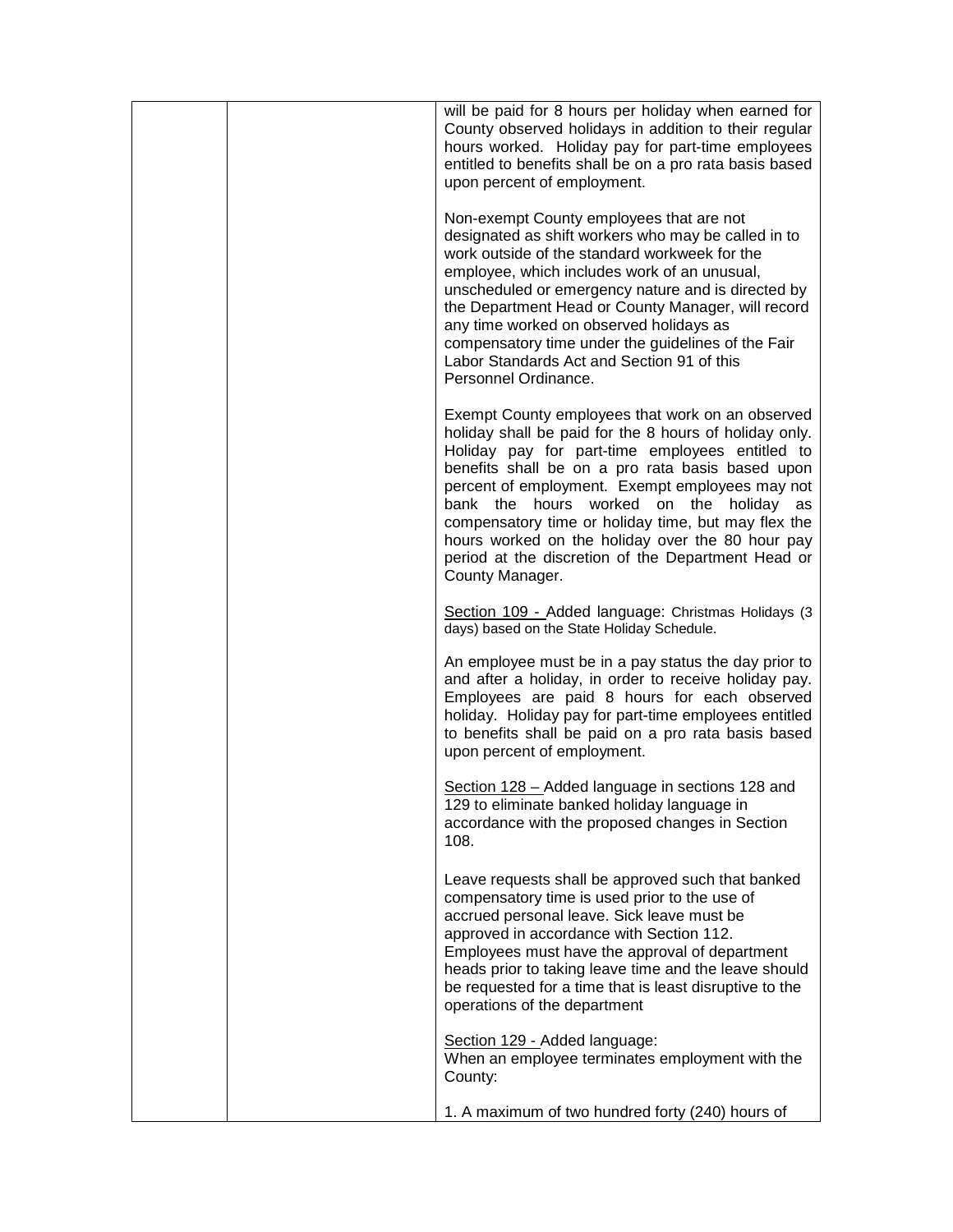|            |                                           | accrued personal leave will be paid if not transferred                                                                                                                                                                                                                                                                                                                                                                                                                                                                    |
|------------|-------------------------------------------|---------------------------------------------------------------------------------------------------------------------------------------------------------------------------------------------------------------------------------------------------------------------------------------------------------------------------------------------------------------------------------------------------------------------------------------------------------------------------------------------------------------------------|
|            |                                           | to another government agency.                                                                                                                                                                                                                                                                                                                                                                                                                                                                                             |
|            |                                           | 2. Nonexempt employees will be paid for any unused<br>banked compensatory time.                                                                                                                                                                                                                                                                                                                                                                                                                                           |
|            |                                           | 3. Leave payments will be included in the employee's<br>last paycheck.                                                                                                                                                                                                                                                                                                                                                                                                                                                    |
|            |                                           | 4. Employees are not paid for any unused banked<br>sick leave at the time of departure from the County.                                                                                                                                                                                                                                                                                                                                                                                                                   |
|            |                                           | 5. In the case of a deceased employee, leave<br>payouts shall be included in the last paycheck which<br>shall be direct deposited into the deceased<br>employee's bank account. Should the deceased<br>employee not have an active direct deposit account,<br>payment shall be made to the deceased employee's<br>administrator or executor. In the absence of an<br>administrator or executor, payment shall be made to<br>the Clerk of Superior Court of the county of the<br>deceased employee's residence.            |
| 12/21/2015 | Sections 68 and 171                       | Section 68 - Types of Appointments and Section 171<br>- Definitions, of the Pitt County Personnel Ordinance<br>need to be amended to accommodate this change.                                                                                                                                                                                                                                                                                                                                                             |
| 2/1/2016   | Section 125                               | Section 125 amended to allow employees to apply<br>and receive shared leave to cover time away from<br>work to care for an immediate family member<br>suffering from a prolonged medical condition.                                                                                                                                                                                                                                                                                                                       |
| 6/5/2017   | Sections 52, 53, 54, 71,<br>114, 115, 116 | Sections 71, 114, 115 and 116 offer minor changes<br>for clarification purposes. The requested changes for<br>sections 52-On-Call Pay, and Section 53-Call-Back<br>Time, are needed to align these sections with the<br>requested new addition of Section 54-Emergency<br>Stand-by Pay.                                                                                                                                                                                                                                   |
|            |                                           | Section 54 - Added language:                                                                                                                                                                                                                                                                                                                                                                                                                                                                                              |
|            |                                           | Emergency Stand-By Pay is in response to Pitt<br>County Emergency Management's review<br>0f<br>employee staffing after the last hurricane.<br><b>This</b><br>additional language will give the County Manager the<br>authority to place employees on standby with<br>compensation under certain emergency situations<br>apart from the normal rotating on-call designation of<br>employees to cover acute situations requiring<br>immediate attention. Stand-By Pay is paid at the<br>same rate (\$1/hr.) as On-Call Pay. |
| 7/13/2020  | Sections 43, 68, 121, 124,<br>148, 171    | Sections 43, 121 and 124 clarifications for the<br>administration and application of the benefits as<br>outlined in each section.                                                                                                                                                                                                                                                                                                                                                                                         |
|            |                                           | Section 68 updated to cover the human services<br>agencies, Public Health and DSS that are subject to<br>the State Personnel Act.                                                                                                                                                                                                                                                                                                                                                                                         |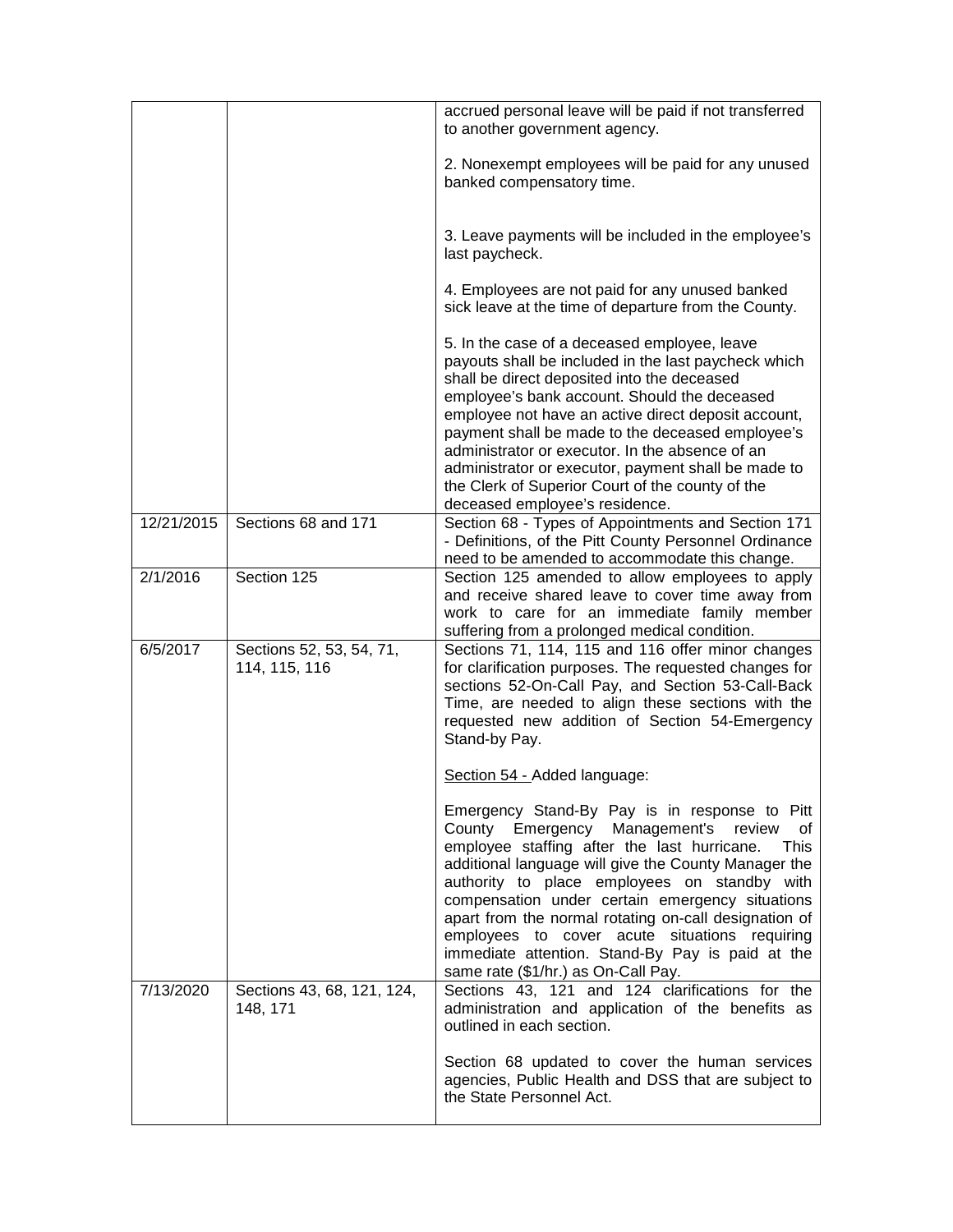|           |             | Section 148 amendments to the disciplinary section<br>of the Personnel Ordinance. The State Personnel<br>Act was recently updated and traditionally county<br>disciplinary policies have been as similar as possible<br>to the State Personnel Act such that employees of<br>the human services agencies and other county<br>employees are subject to the same policy.<br>Section 171 updated to match the definition of career<br>status with the State Personnel Act and to add a<br>definition of eligibility date that is used in various |
|-----------|-------------|-----------------------------------------------------------------------------------------------------------------------------------------------------------------------------------------------------------------------------------------------------------------------------------------------------------------------------------------------------------------------------------------------------------------------------------------------------------------------------------------------------------------------------------------------|
|           |             | benefit policies.                                                                                                                                                                                                                                                                                                                                                                                                                                                                                                                             |
| 1/10/2022 | Section 49  | Section 49 amended to provide authority to the<br>County Manager, after consultation with the Human<br>Resources Director and Chief Financial Officer, to<br>authorize a special raise in limited circumstances.                                                                                                                                                                                                                                                                                                                              |
| 2/7/2022  | Section 121 | Section 121 amended to prevent employees from<br>being required to use personal leave on days when<br>county offices are closed due to inclement weather or<br>an emergency closing.                                                                                                                                                                                                                                                                                                                                                          |
| 6/20/2022 | Section 48  | Section 48 amended to reinstate longevity pay<br>effective July 1, 2022.                                                                                                                                                                                                                                                                                                                                                                                                                                                                      |

**LAW ENFORCEMENT ----------------------------------------** 

**ORDINANCE NO. 1** 

# **Noise Ordinance Historical Notes**

| <b>DATE</b> | <b>SECTION</b>                                                                          | <b>ACTION</b>                                                                                                                                                 |
|-------------|-----------------------------------------------------------------------------------------|---------------------------------------------------------------------------------------------------------------------------------------------------------------|
|             |                                                                                         |                                                                                                                                                               |
| 3/23/1987   | Noise Ordinance                                                                         | Ordinance adopted                                                                                                                                             |
|             |                                                                                         |                                                                                                                                                               |
| 8/17/1992   | Noise Ordinance                                                                         | Ordinance adopted; repealed Noise Ordinance of<br>3/23/1987 in its entirety                                                                                   |
|             |                                                                                         |                                                                                                                                                               |
| 3/8/1993    | Section 3. A<br><i>(formerly Section 3.1)</i><br>Section 3. B<br>(formerly Section 3.2) | Sections amended to clarify noise prohibited                                                                                                                  |
|             |                                                                                         |                                                                                                                                                               |
| 8/2/2010    | Noise Ordinance<br>(formerly Chapter 9,<br>Article II)                                  | Ordinance adopted in its entirety and reformatted                                                                                                             |
| 03/21/2022  | Noise Ordinance<br>(Reading One)                                                        | Ordinance considered for amendment with the below<br>revisions:<br>Eliminates of language requiring the<br>$\bullet$<br>ordinance to be enforced by specially |
|             |                                                                                         | designated officers, and now can be enforced                                                                                                                  |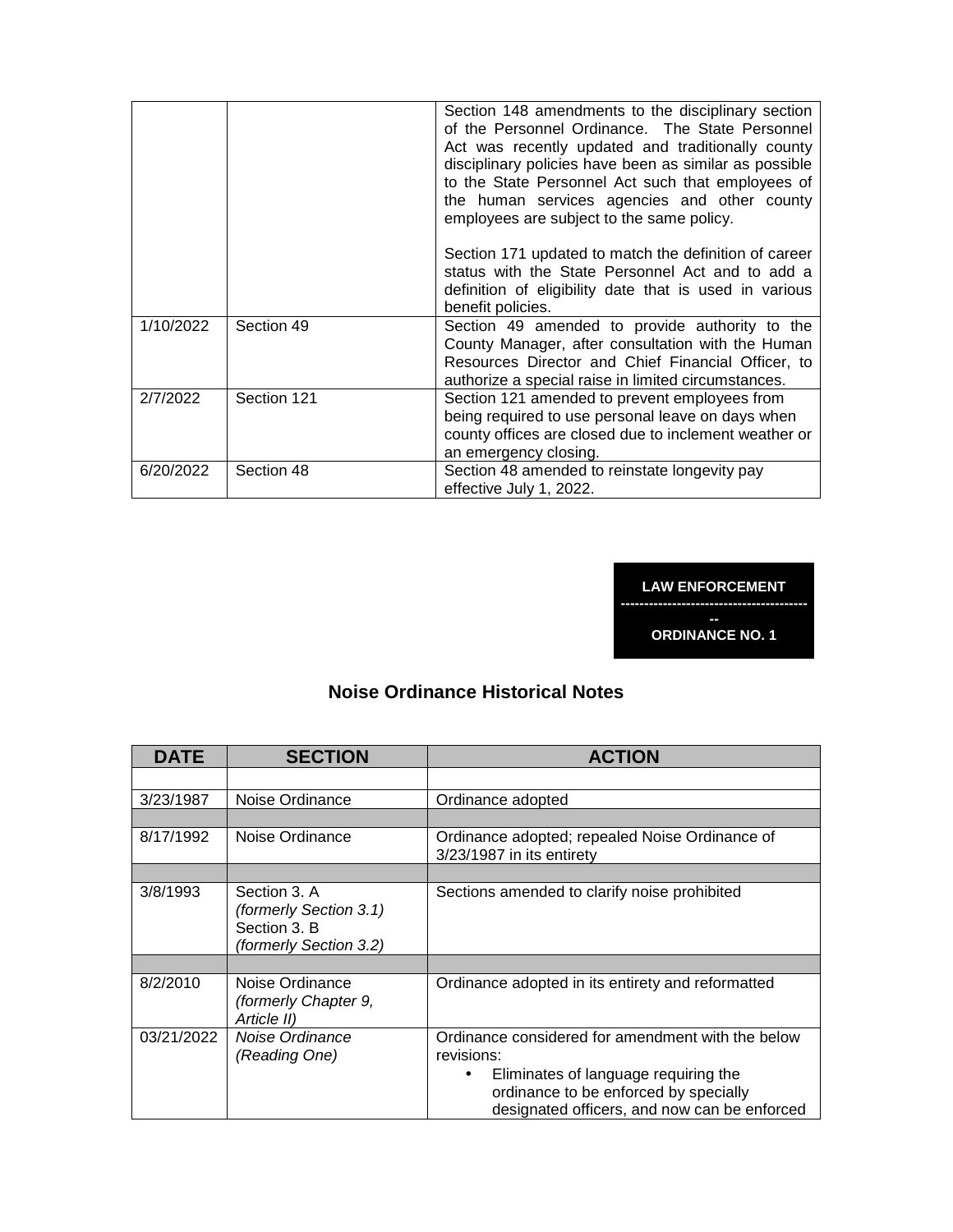| 04/04/2022<br>Ordinance adopted with below revisions:<br>Noise Ordinance<br>(Reading Two)<br>Eliminates of language requiring the<br>ordinance to be enforced by specially<br>by any Pitt County Sheriff's Deputy.<br>Increases possible criminal penalty from \$50<br>to \$400.<br>Adds civil penalties, \$100 first offense, \$200 |  | by any Pitt County Sheriff's Deputy.<br>Increases possible criminal penalty from \$50<br>to \$400.<br>Adds civil penalties, \$100 first offense, \$200<br>for second offense, \$400 for each subsequent<br>offense. |
|--------------------------------------------------------------------------------------------------------------------------------------------------------------------------------------------------------------------------------------------------------------------------------------------------------------------------------------|--|---------------------------------------------------------------------------------------------------------------------------------------------------------------------------------------------------------------------|
| offense.                                                                                                                                                                                                                                                                                                                             |  | Motion passed 8-1 and a second reading is required.<br>designated officers, and now can be enforced<br>for second offense, \$400 for each subsequent                                                                |

#### **LAW ENFORCEMENT --------------------------------------**

**-- ORDINANCE NO. 2** 

#### **Ordinance Governing Hunting in Pitt County Historical Notes**

| <b>DATE</b> | <b>SECTION</b>                                                                              | <b>ACTION</b>                                                      |
|-------------|---------------------------------------------------------------------------------------------|--------------------------------------------------------------------|
|             |                                                                                             |                                                                    |
| 8/2/1999    | <b>Ordinance Governing</b><br>Hunting in Pitt County                                        | Ordinance adopted                                                  |
|             |                                                                                             |                                                                    |
| 4/15/2002   | Ordinance Governing<br>Hunting in Pitt County                                               | New Ordinance adopted which replaced Ordinance<br>adopted 8/2/1999 |
|             |                                                                                             |                                                                    |
| 4/5/2004    | Section 3. E<br>(formerly Section 3.5)                                                      | Section amended as to release of hunting dogs on<br>posted land    |
|             |                                                                                             |                                                                    |
| 8/2/2010    | <b>Ordinance Governing</b><br>Hunting in Pitt County<br>(formerly Chapter 9, Article<br>IV) | Ordinance adopted in its entirety and reformatted                  |
|             |                                                                                             |                                                                    |

#### **LAW ENFORCEMENT ---------------------------------------**

**-- ORDINANCE NO. 3**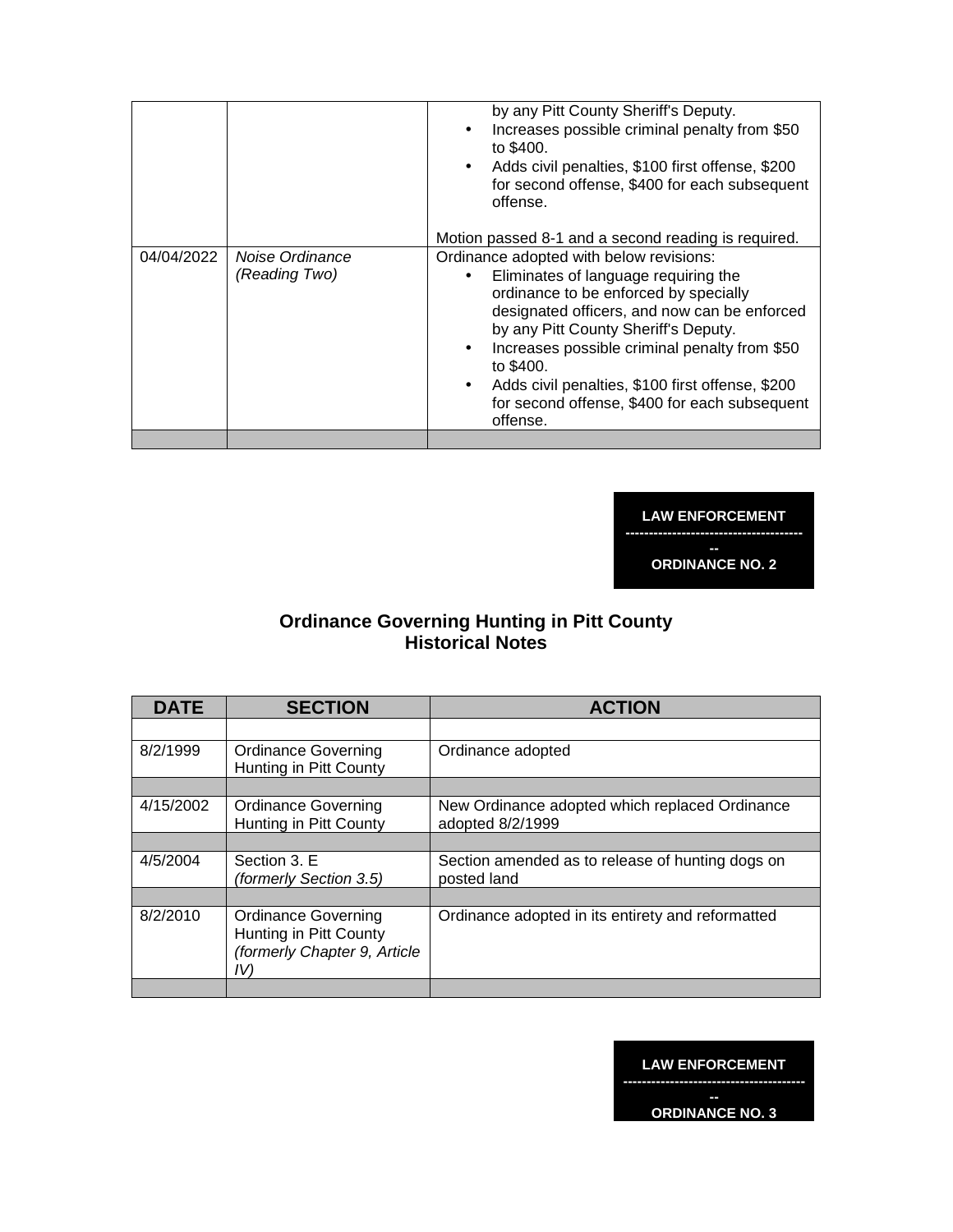# **Ordinance to Prohibit Trespassing Within 25 Feet of any Fenced Enclosure at the Pitt County Detention Center to Prevent the Conveyance of Contraband Forbidden to Inmates by Jail Rules Historical Notes**

| <b>DATE</b> | <b>SECTION</b>                                                                                                                                                                                                                                                  | <b>ACTION</b>                                     |
|-------------|-----------------------------------------------------------------------------------------------------------------------------------------------------------------------------------------------------------------------------------------------------------------|---------------------------------------------------|
|             |                                                                                                                                                                                                                                                                 |                                                   |
| 10/4/1999   | An Ordinance to Prohibit<br>Trespassing Within 25<br>Feet of any Fenced<br>Enclosure at the Pitt<br><b>County Detention Center</b><br>to Prevent the<br>Conveyance of<br>Contraband Forbidden to<br>Inmates by Jail Rules                                       | Ordinance adopted                                 |
|             |                                                                                                                                                                                                                                                                 |                                                   |
| 8/2/2010    | An Ordinance to Prohibit<br>Trespassing Within 25<br>Feet of any Fenced<br>Enclosure at the Pitt<br><b>County Detention Center</b><br>to Prevent the<br>Conveyance of<br>Contraband Forbidden to<br>Inmates by Jail Rules<br>(formerly Chapter 9, Article<br>V) | Ordinance adopted in its entirety and reformatted |
|             |                                                                                                                                                                                                                                                                 |                                                   |

**LAW ENFORCEMENT ------------------------------------** 

**-- ORDINANCE NO. 4** 

**Ordinance Prohibiting the Carrying of Deadly Weapons in Pitt County Buildings and Permitting the Posting of Signs to Prohibit the Carrying of Deadly Weapons in Pitt County Buildings Historical Notes**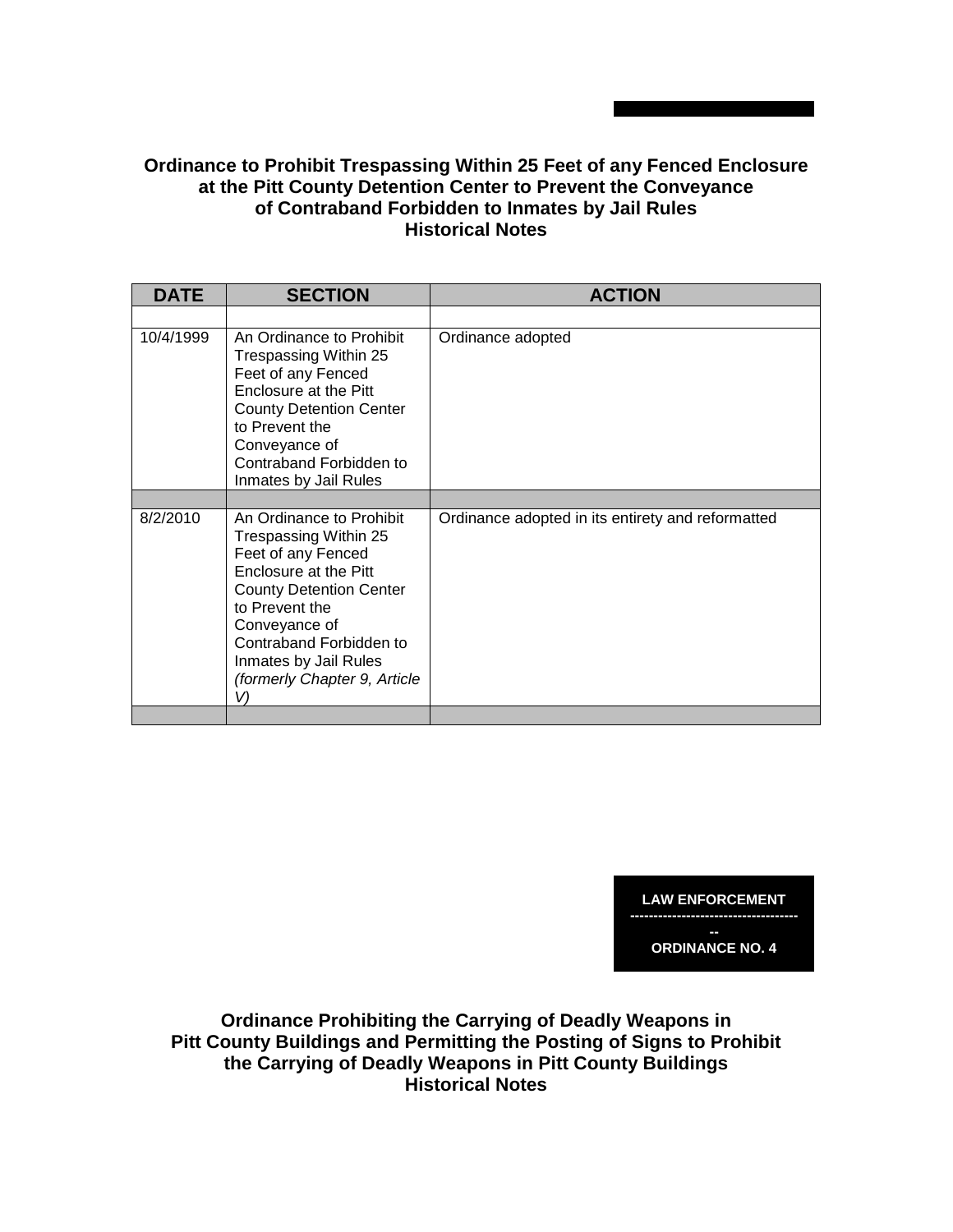| <b>DATE</b> | <b>SECTION</b>                                                                                                                                                                                                                  | <b>ACTION</b>                                                                                                                                                                                                                                                                                                                                               |
|-------------|---------------------------------------------------------------------------------------------------------------------------------------------------------------------------------------------------------------------------------|-------------------------------------------------------------------------------------------------------------------------------------------------------------------------------------------------------------------------------------------------------------------------------------------------------------------------------------------------------------|
|             |                                                                                                                                                                                                                                 |                                                                                                                                                                                                                                                                                                                                                             |
| 1/22/1996   | Ordinance Prohibiting the<br>Carrying of Deadly<br>Weapons in Pitt County<br><b>Buildings and Permitting</b><br>the Posting of Signs to<br>Prohibit the Carrying of<br>Deadly Weapons in Pitt<br><b>County Buildings</b>        | Ordinance adopted                                                                                                                                                                                                                                                                                                                                           |
|             |                                                                                                                                                                                                                                 |                                                                                                                                                                                                                                                                                                                                                             |
| 8/2/2010    | Ordinance Prohibiting the<br>Carrying of Deadly<br><b>Weapons in Pitt County</b><br><b>Buildings and Permitting</b><br>the Posting of Signs to<br>Prohibit the Carrying of<br>Deadly Weapons in Pitt<br><b>County Buildings</b> | Ordinance adopted in its entirety and reformatted                                                                                                                                                                                                                                                                                                           |
|             |                                                                                                                                                                                                                                 |                                                                                                                                                                                                                                                                                                                                                             |
| 12/7/2015   | Ordinance Prohibiting the<br>Carrying of Deadly<br><b>Weapons in Pitt County</b><br><b>Buildings and Permitting</b><br>the Posting of Signs to<br>Prohibit the Carrying of<br>Deadly Weapons in Pitt<br><b>County Buildings</b> | Ordinance amended to (1) modify the wording on the<br>signage to remove the prohibition of concealed<br>handguns; and (2) require employees exercising the<br>option to carry a concealed handgun at work to notify<br>and provide a copy of his or her concealed handgun<br>permit to his or her Supervisor, who must share it with<br>the County Manager. |

#### **LAW ENFORCEMENT -----------------------------------**

**-- ORDINANCE NO. 5** 

# **Ordinance Prohibiting the Possession of Concealed Handguns in Pitt County Buildings and Permitting the Posting of Signs Prohibiting the Carrying of Concealed Handguns in Pitt County Buildings Historical Notes**

| <b>DATE</b> | <b>SECTION</b>                                                                                                                                                                                                                     | <b>ACTION</b>     |
|-------------|------------------------------------------------------------------------------------------------------------------------------------------------------------------------------------------------------------------------------------|-------------------|
|             |                                                                                                                                                                                                                                    |                   |
| 1/22/1996   | Ordinance Prohibiting the<br>Possession of Concealed<br>Handguns in Pitt County<br><b>Buildings and Permitting</b><br>the Posting of Signs<br>Prohibiting the Carrying of<br>Concealed Handguns in<br><b>Pitt County Buildings</b> | Ordinance adopted |
|             |                                                                                                                                                                                                                                    |                   |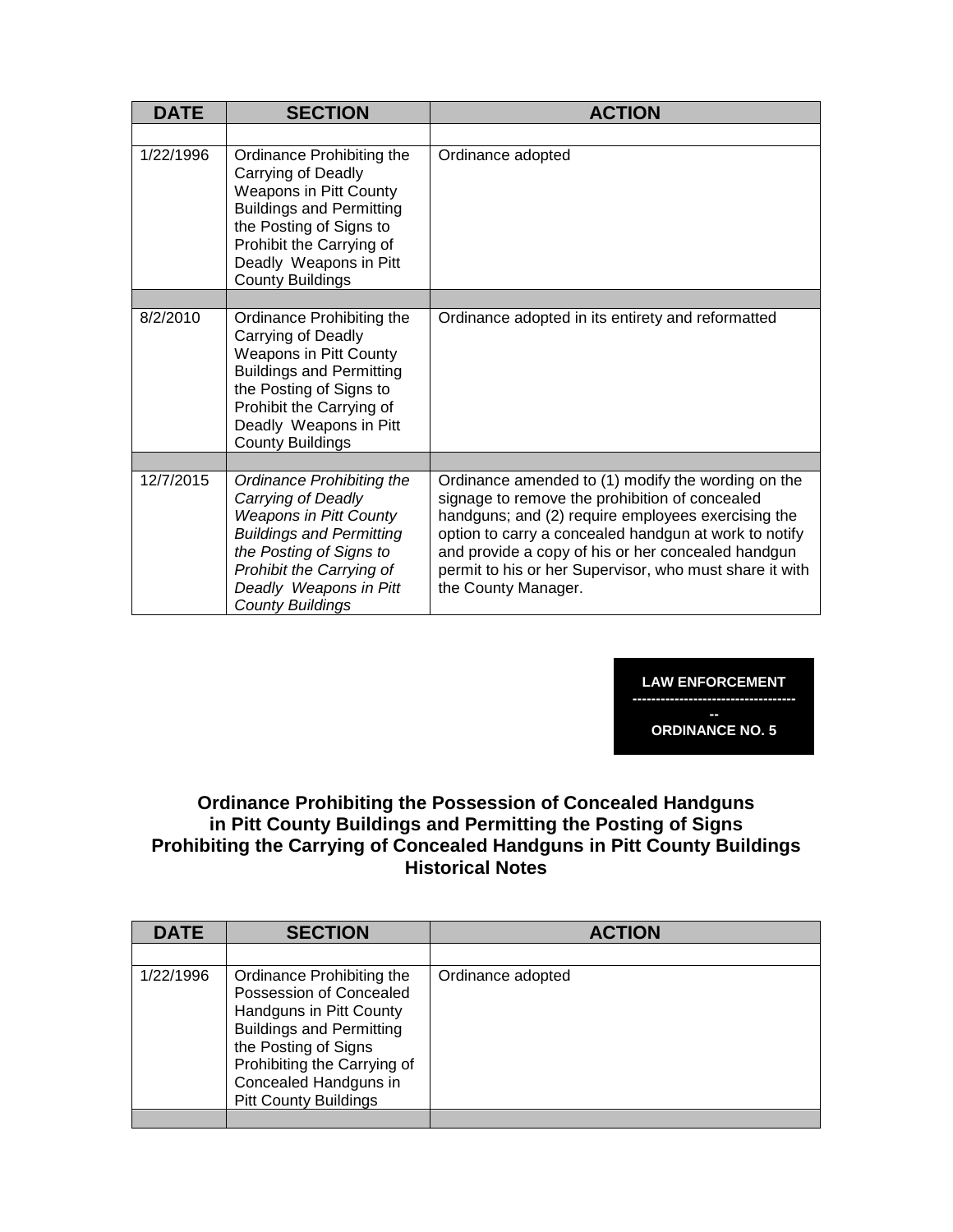| 8/2/2010  | Ordinance Prohibiting the<br>Possession of Concealed<br>Handguns in Pitt County<br><b>Buildings and Permitting</b><br>the Posting of Signs<br>Prohibiting the Carrying of<br>Concealed Handguns in<br><b>Pitt County Buildings</b> | Ordinance adopted in its entirety and reformatted |
|-----------|------------------------------------------------------------------------------------------------------------------------------------------------------------------------------------------------------------------------------------|---------------------------------------------------|
|           |                                                                                                                                                                                                                                    |                                                   |
| 12/7/2015 | Ordinance Prohibiting the<br>Possession of Concealed<br>Handguns in Pitt County<br><b>Buildings and Permitting</b><br>the Posting of Signs<br>Prohibiting the Carrying of<br>Concealed Handguns in<br><b>Pitt County Buildings</b> | Repealed Ordinance by way of Ordinance.           |

**LAW ENFORCEMENT -------------------------------------** 

> **-- ORDINANCE NO. 6**

# **Ordinance Prohibiting Skateboarding and Other Similar Activities on Pitt County Property Without Written Permission of the Board of Commissioners Historical Notes**

| <b>DATE</b> | <b>SECTION</b>                                                                                                                                                                                                               | <b>ACTION</b>                                     |
|-------------|------------------------------------------------------------------------------------------------------------------------------------------------------------------------------------------------------------------------------|---------------------------------------------------|
|             |                                                                                                                                                                                                                              |                                                   |
| 7/7/2003    | <b>Ordinance Prohibiting</b><br>Skateboarding and Other<br>Similar Activities on Pitt<br><b>County Property Without</b><br>Written Permission of the<br><b>Board of Commissioners</b>                                        | Ordinance adopted                                 |
|             |                                                                                                                                                                                                                              |                                                   |
| 8/2/2010    | <b>Ordinance Prohibiting</b><br>Skateboarding and Other<br>Similar Activities on Pitt<br><b>County Property Without</b><br>Written Permission of the<br><b>Board of Commissioners</b><br>(formerly Chapter 9, Article<br>VI) | Ordinance adopted in its entirety and reformatted |
|             |                                                                                                                                                                                                                              |                                                   |

**LAW ENFORCEMENT** 

**------------------------------------- --** 

**ORDINANCE NO. 7**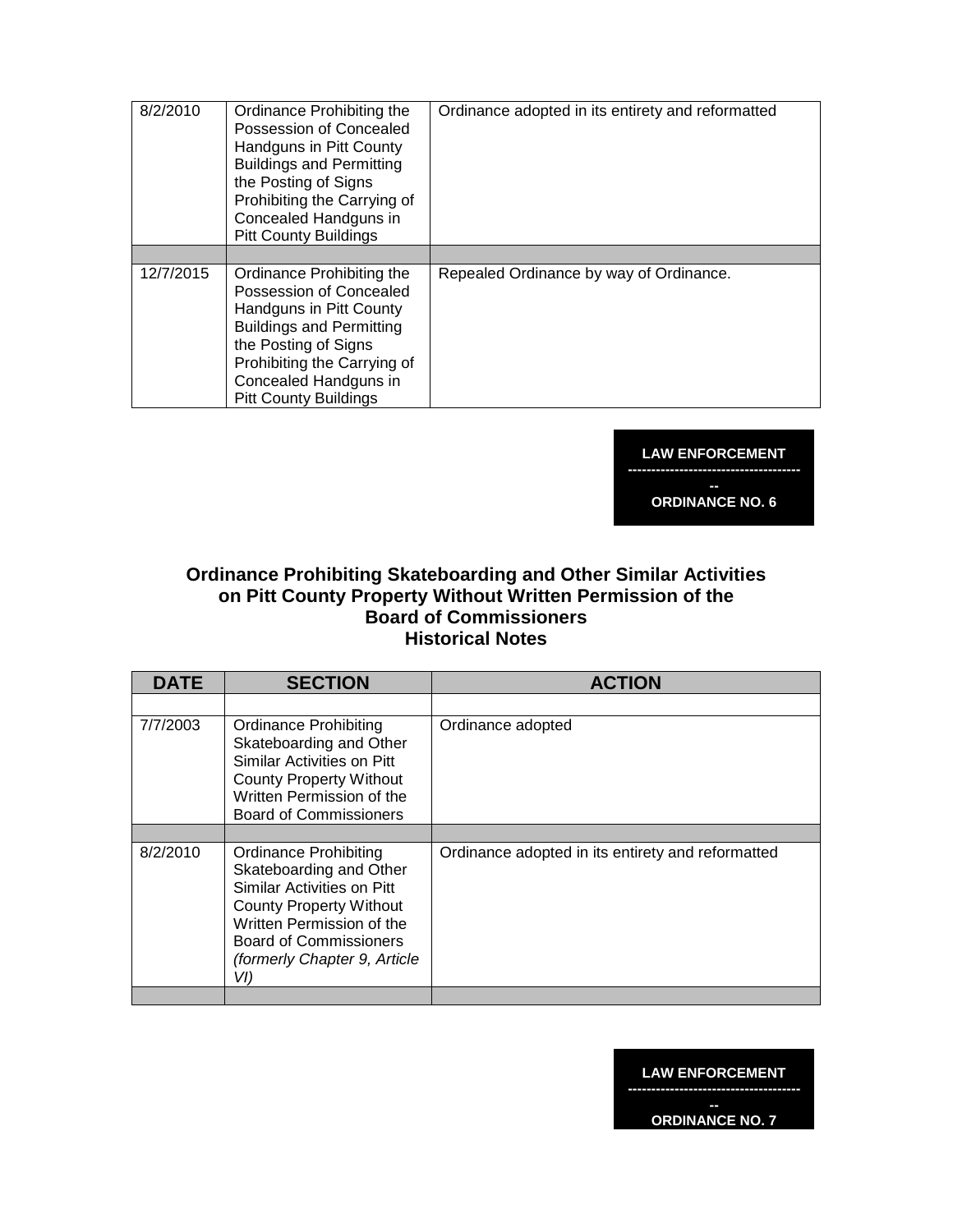### **Unmanned Aircraft System Ordinance Historical Notes**

| <b>DATE</b> | <b>SECTION</b>                                            | <b>ACTION</b> |
|-------------|-----------------------------------------------------------|---------------|
|             |                                                           |               |
| 6/18/2018   | Unmanned Aircraft System   Ordinance adopted<br>Ordinance |               |



# **Cable Communications Ordinance Historical Notes**

| <b>DATE</b> | <b>SECTION</b>                                                                                                                                                          | <b>ACTION</b>                                                           |
|-------------|-------------------------------------------------------------------------------------------------------------------------------------------------------------------------|-------------------------------------------------------------------------|
|             |                                                                                                                                                                         |                                                                         |
| 12/4/1978   | Cable Television<br><b>Franchises</b>                                                                                                                                   | Ordinance adopted                                                       |
|             |                                                                                                                                                                         |                                                                         |
| 12/6/1993   | <b>Ordinance Prescribing</b><br><b>Regulations for Customer</b><br>Service and Rates<br>Charged to Cable<br><b>Television Subscribers for</b><br>the Basic Service Tier | Ordinance adopted and added to Ordinance of<br>12/4/1978 as a amendment |
|             |                                                                                                                                                                         |                                                                         |
| 3/21/1994   | Cable Communications<br>Ordinance                                                                                                                                       | Ordinance adopted; repeals Ordinance of 12/4/1978                       |
|             |                                                                                                                                                                         |                                                                         |
| 8/2/2010    | <b>Cable Communications</b><br>Ordinance<br>(formerly Chapter 8, Article<br>IV)                                                                                         | Ordinance adopted in its entirety and reformatted                       |
|             |                                                                                                                                                                         |                                                                         |

| <b>PLANNING &amp;</b>       |
|-----------------------------|
| <b>DEVELOPMENT SERVICES</b> |
| -----------                 |

**ORDINANCE NO. 1** 

**Addressing Ordinance Historical Notes**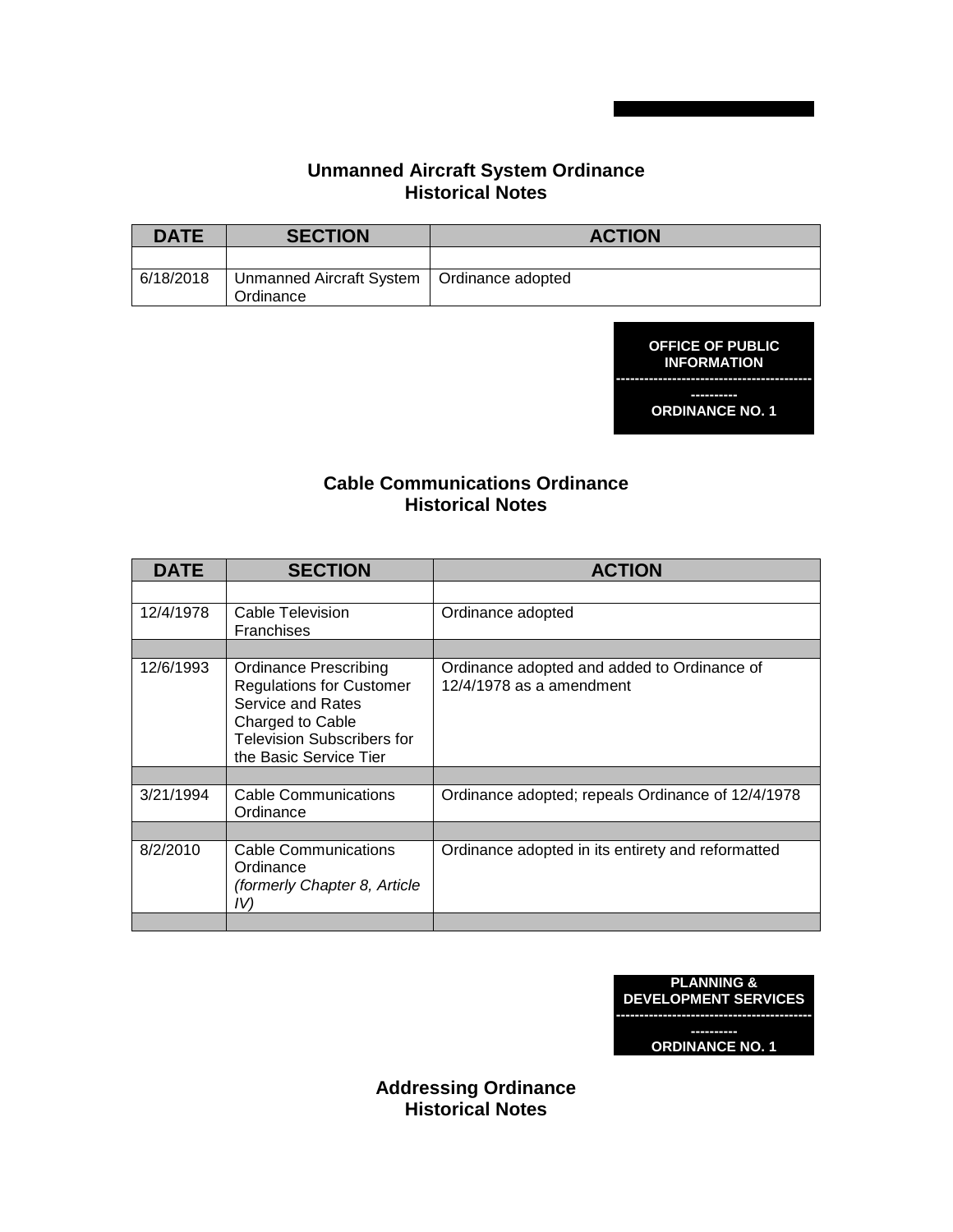| <b>DATE</b> | <b>SECTION</b>              | <b>ACTION</b>                                     |
|-------------|-----------------------------|---------------------------------------------------|
| 8/2/2010    | <b>Addressing Ordinance</b> | Ordinance adopted in its entirety and reformatted |



# **Ordinance Regulating Adult Establishments Sexually Oriented Businesses Historical Notes**

| <b>DATE</b> | <b>SECTION</b>                                                                                              | <b>ACTION</b>                                     |
|-------------|-------------------------------------------------------------------------------------------------------------|---------------------------------------------------|
| 8/2/2010    | <b>Ordinance Regulating</b><br><b>Adult Establishments</b><br><b>Sexually Oriental</b><br><b>Businesses</b> | Ordinance adopted in its entirety and reformatted |



# **Building Codes Enforcement Ordinance Historical Notes**

| <b>DATE</b> | <b>SECTION</b>                                        | <b>ACTION</b>                                                                                                                              |
|-------------|-------------------------------------------------------|--------------------------------------------------------------------------------------------------------------------------------------------|
| 8/2/2010    | <b>Building Codes</b><br><b>Enforcement Ordinance</b> | Ordinance adopted in its entirety and reformatted                                                                                          |
| 11/17/2014  | <b>Building Codes</b><br><b>Enforcement Ordinance</b> | Amended to comply with North Carolina Law and<br>established procedures in the Pitt County Inspections<br>Department and Permitting Center |

| <b>PLANNING &amp;</b>       |
|-----------------------------|
| <b>DEVELOPMENT SERVICES</b> |
|                             |
| -----------                 |
| <b>ORDINANCE NO. 4</b>      |
|                             |

# **Flood Damage Prevention Ordinance Historical Notes**

| <b>DATE</b> | <b>SECTION</b>                       | <b>ACTION</b>                                     |
|-------------|--------------------------------------|---------------------------------------------------|
| 8/2/2010    | Flood Damage Prevention<br>Ordinance | Ordinance adopted in its entirety and reformatted |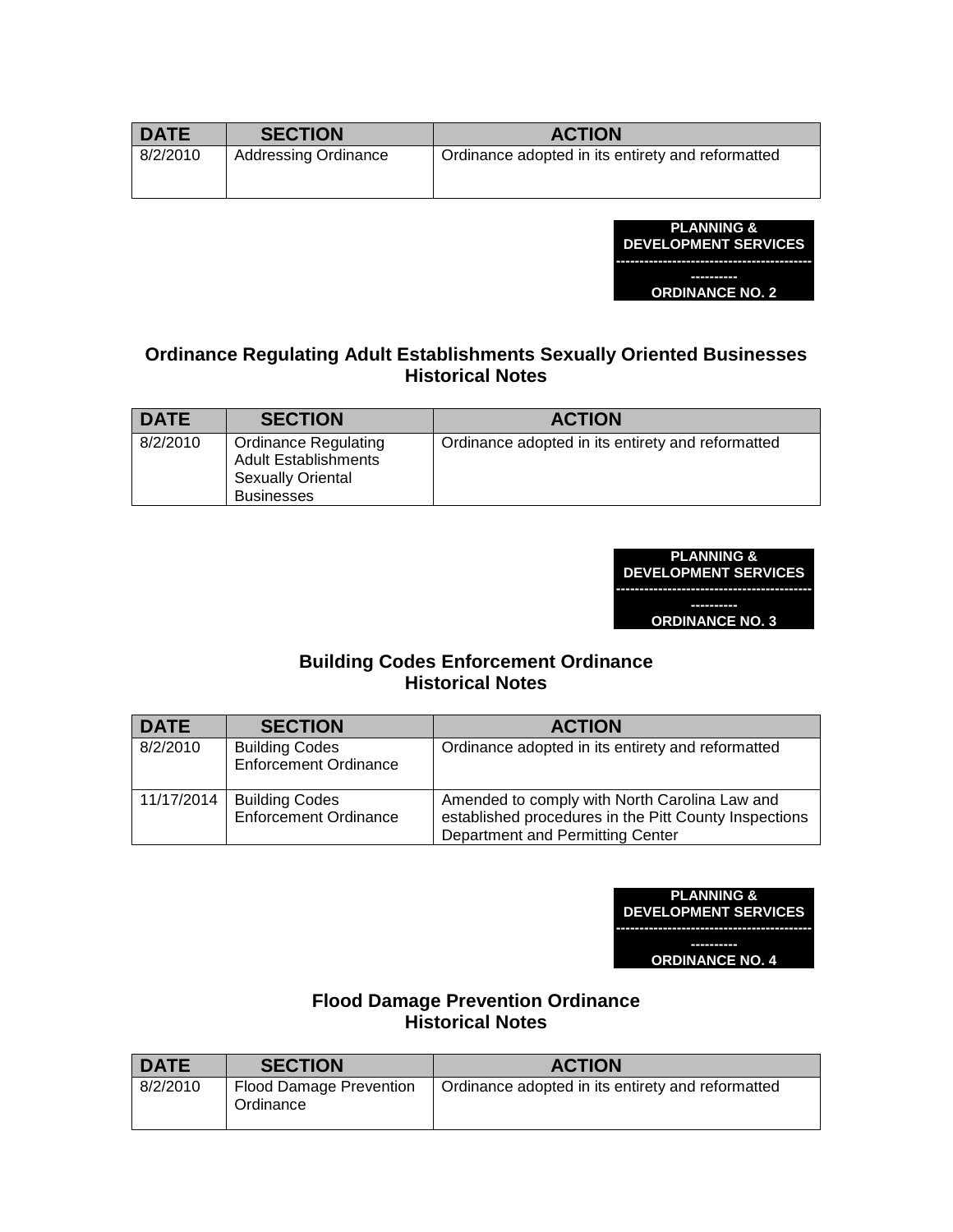| 3/25/2013 | <b>Flood Damage Prevention</b><br>Ordinance | Section 4-86 amended to include basis for<br>establishing the special flood hazard areas            |
|-----------|---------------------------------------------|-----------------------------------------------------------------------------------------------------|
| 3/25/2014 | <b>Flood Damage Prevention</b><br>Ordinance | Purpose of the amendment is to establish special<br>flood hazard areas based on revised map panels. |
| 5/20/2020 | <b>Flood Damage Prevention</b><br>Ordinance | Sections amended to include FEMA's minimum<br>floodplain regulations.                               |

#### **PLANNING & DEVELOPMENT SERVICES ------------------------------------------**

**---------- ORDINANCE NO. 5** 

# **Manufactured Home Parks Historical Notes**

| <b>DATE</b> | <b>SECTION</b> | <b>ACTION</b>                                                               |
|-------------|----------------|-----------------------------------------------------------------------------|
| 8/2/2010    |                | Manufactured Home Parks   Ordinance adopted in its entirety and reformatted |

**PLANNING & DEVELOPMENT SERVICES ------------------------------------------**

> **---------- ORDINANCE NO. 6**

### **Massage Business License Historical Notes**

| <b>DATE</b> | <b>SECTION</b>                                                                                                                                | <b>ACTION</b>                                     |
|-------------|-----------------------------------------------------------------------------------------------------------------------------------------------|---------------------------------------------------|
| 8/2/2010    | Massage Business License                                                                                                                      | Ordinance adopted in its entirety and reformatted |
| 5/8/2017    | <b>Resolution Repealing Pitt</b><br>County Planning and<br><b>Development Services</b><br>Ordinance No. 6: Massage<br><b>Business License</b> | Repealed Ordinance by way of Ordinance.           |

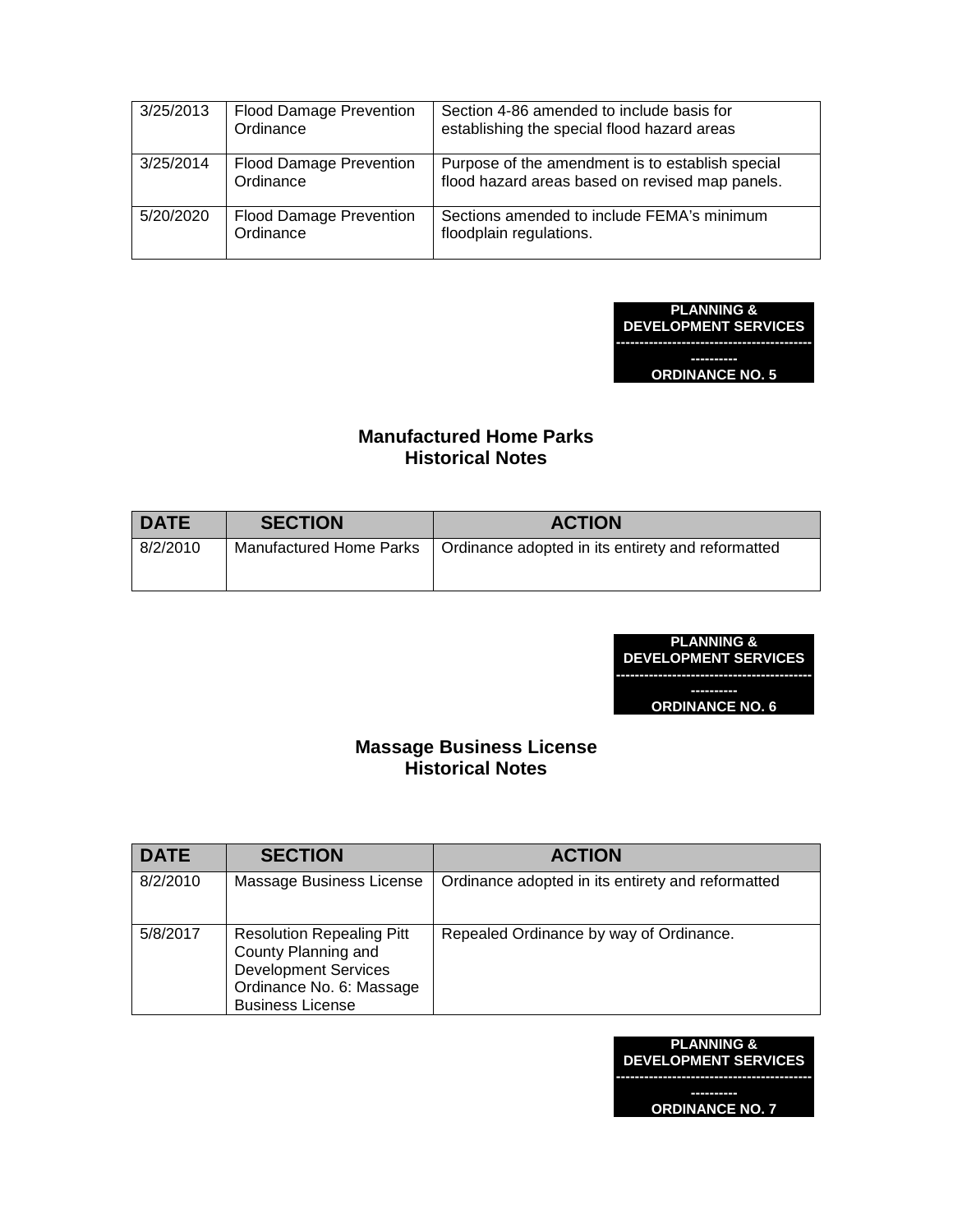## **Outdoor Advertising Signs Historical Notes**

| <b>DATE</b> | <b>SECTION</b>                   | <b>ACTION</b>                                     |
|-------------|----------------------------------|---------------------------------------------------|
| 8/2/2010    | <b>Outdoor Advertising Signs</b> | Ordinance adopted in its entirety and reformatted |



# **Riparian Buffer Protection Ordinance Historical Notes**

| <b>DATE</b> | <b>SECTION</b>                                 | <b>ACTION</b>                                     |
|-------------|------------------------------------------------|---------------------------------------------------|
| 8/2/2010    | <b>Riparian Buffer Protection</b><br>Ordinance | Ordinance adopted in its entirety and reformatted |

**PLANNING & DEVELOPMENT SERVICES ------------------------------------------**

> **---------- ORDINANCE NO. 9**

# **Shooting Range Regulations Historical Notes**

| <b>DATE</b> | <b>SECTION</b>                       | <b>ACTION</b>                                     |
|-------------|--------------------------------------|---------------------------------------------------|
| 8/2/2010    | <b>Shooting Range</b><br>Regulations | Ordinance adopted in its entirety and reformatted |

| <b>PLANNING &amp;</b><br><b>DEVELOPMENT SERVICES</b> |  |
|------------------------------------------------------|--|
|                                                      |  |
|                                                      |  |

**---------- ORDINANCE NO. 10** 

**Soil Erosion & Sedimentation Control Ordinance Historical Notes** 

| ----------------                                   |  |
|----------------------------------------------------|--|
| <b>SECTION</b><br><b>ACTION</b><br>יוטווטב<br>VATL |  |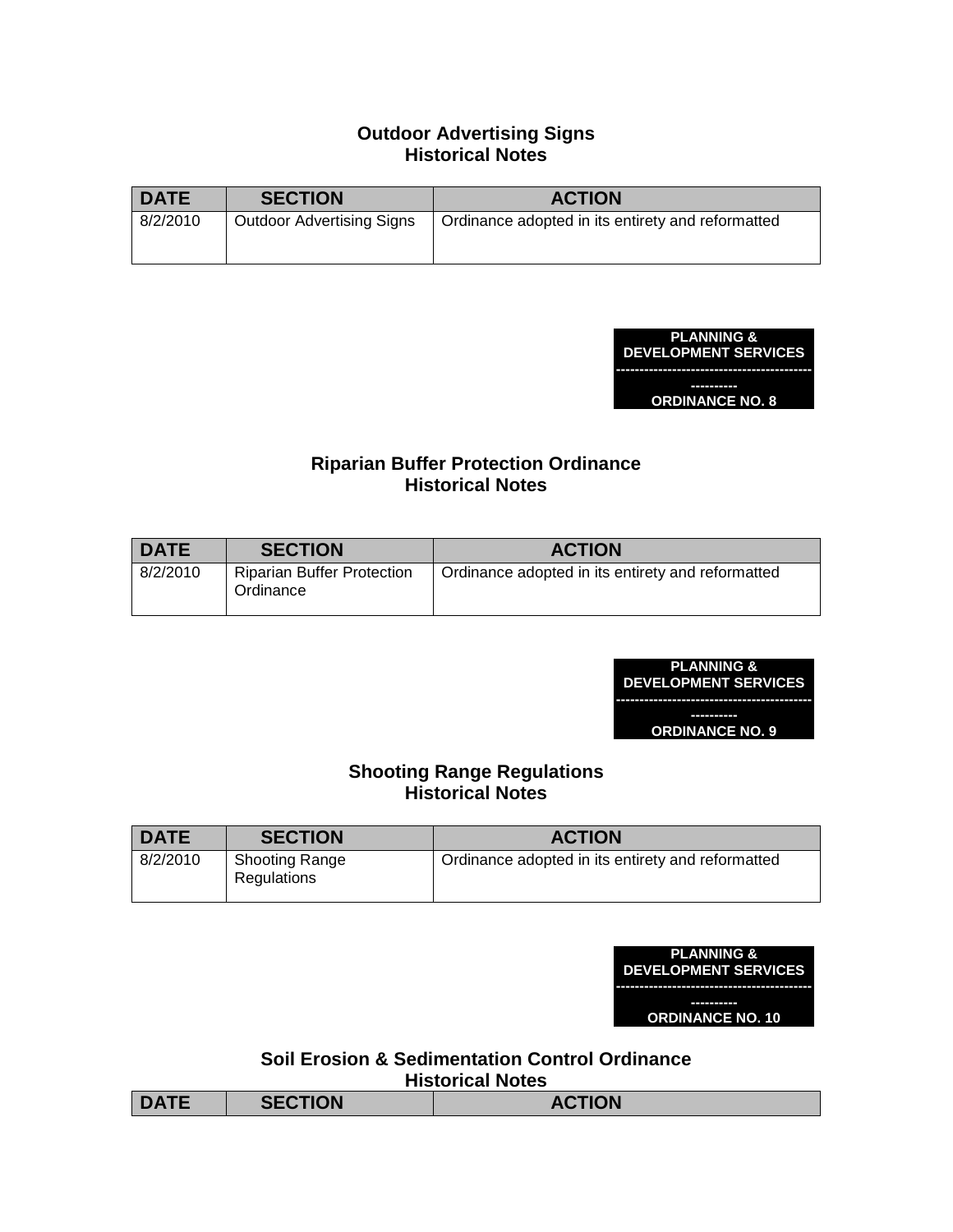| 8/2/2010  | Soil Erosion &<br><b>Sedimentation Control</b><br>Ordinance | Ordinance adopted in its entirety and reformatted                                                   |
|-----------|-------------------------------------------------------------|-----------------------------------------------------------------------------------------------------|
| 4/15/2013 | Soil Erosion &<br><b>Sedimentation Control</b><br>Ordinance | Language added to conform with the Model<br>Ordinance of the NC Sedimentation Control<br>Commission |



**ORDINANCE NO. 11** 

# **Stormwater Management Ordinance for Nutrient Control Historical Notes**

| <b>DATE</b> | <b>SECTION</b>                                                           | <b>ACTION</b>                                     |
|-------------|--------------------------------------------------------------------------|---------------------------------------------------|
| 8/2/2010    | <b>Stormwater Management</b><br><b>Ordinance for Nutrient</b><br>Control | Ordinance adopted in its entirety and reformatted |

**PLANNING & DEVELOPMENT SERVICES** 

**------------------------------------------ ---------- ORDINANCE NO. 12** 

#### **Subdivision Ordinance Historical Notes**

| <b>DATE</b> | <b>SECTION</b>               | <b>ACTION</b>                                                                                                                                                                                                                                                                                                                                                                                                                                                |
|-------------|------------------------------|--------------------------------------------------------------------------------------------------------------------------------------------------------------------------------------------------------------------------------------------------------------------------------------------------------------------------------------------------------------------------------------------------------------------------------------------------------------|
| 8/2/2010    | <b>Subdivision Ordinance</b> | Ordinance adopted in its entirety and reformatted                                                                                                                                                                                                                                                                                                                                                                                                            |
| 12/17/2012  | <b>Subdivision Ordinance</b> | Section 11-141 (Streets) amended to include<br>developer responsibility and acceptable levels of<br>maintenance                                                                                                                                                                                                                                                                                                                                              |
| 10/21/2013  | <b>Subdivision Ordinance</b> | Section 148 (Road Maintenance Guarantees) and<br>Section 149 (Road Maintenance Violations &<br>Corrective Action) added                                                                                                                                                                                                                                                                                                                                      |
| 9/14/2015   | <b>Subdivision Ordinance</b> | Amended Section 125 (Preliminary Plat Review for<br>Major Subdivisions), Section 128 (Improvements or<br>Guarantees) and Section 148 (Road Maintenance<br>Guarantees) due to recently passed House Bill 721<br>(Subdivision Ordinance/Land Development<br>Changes), which prohibits the use of performance<br>guarantees for maintenance purposes, including road<br>maintenance guarantees added to Pitt County's<br>Subdivision Ordinance in October 2013. |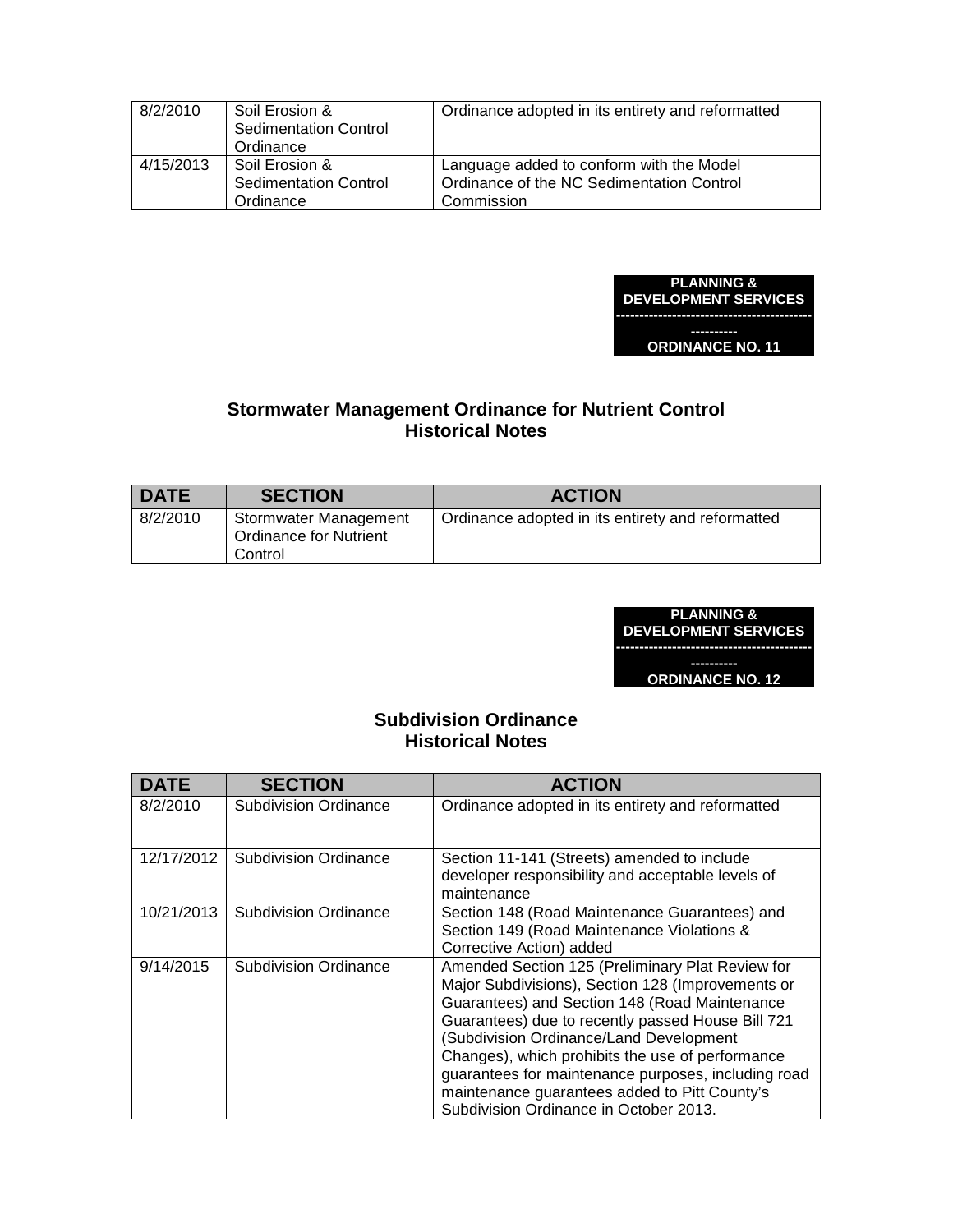| 10/17/2016 | <b>Subdivision Ordinance</b> | Amended Section 141 (Streets), and Appendix 6<br>(Commentary)                                                                                                                                                                                             |
|------------|------------------------------|-----------------------------------------------------------------------------------------------------------------------------------------------------------------------------------------------------------------------------------------------------------|
| 12/18/2017 | <b>Subdivision Ordinance</b> | Proposed amendments to the Subdivision Ordinance<br>are to bring the ordinance into compliance with<br>Session Law 2017-10 and to eliminate floppy disks as<br>an allowed form of final plat submittal.<br>Amended Section 102. Definition of Subdivision |
|            |                              | Amended Section 124. Preliminary Plat Review for<br><b>Minor Subdivisions</b>                                                                                                                                                                             |
|            |                              | Amended Section 129. Final Plat Review                                                                                                                                                                                                                    |
|            |                              | Amended Section 153. Final Plats                                                                                                                                                                                                                          |
| 1/1/2020   | <b>Subdivision Ordinance</b> | Amended Section 146. Other Standards                                                                                                                                                                                                                      |
|            |                              | Amended Section 148. Road Maintenance                                                                                                                                                                                                                     |
|            |                              | Assurances<br>Amended Section 149. Road Maintenance Violations                                                                                                                                                                                            |
|            |                              | and Corrective Action                                                                                                                                                                                                                                     |
|            |                              | Amended Section 155. Table of Map Requirements                                                                                                                                                                                                            |
|            |                              | Add Section 156. Park, Recreation, and Open Space                                                                                                                                                                                                         |
|            |                              | <b>Amended Section 170. Definitions</b>                                                                                                                                                                                                                   |
|            |                              | <b>Amended Appendix 1. Certifications</b>                                                                                                                                                                                                                 |
|            |                              | Amended Section 128. Improvements or Guarantees                                                                                                                                                                                                           |
| 9/27/2021  | <b>Subdivision Ordinance</b> | Division 2. Plat Review and Approval Procedure<br>· Section 125. Adjacent Property Owners located<br>within 500 feet of the parcel being subdivided, shall<br>be notified                                                                                 |
|            |                              | of the Planning Board's consideration of the<br>preliminary plat at least ten (10) days prior to the<br>Board meeting.                                                                                                                                    |
|            |                              | Division 3. Design and Improvement Standards<br>· Section 142. Minimum Width. All new lots must<br>maintain at least a 40-foot minimum width as<br>measured in any direction, provided the parent parcel<br>allow such.                                   |



## **Water Supply Watershed Protection Ordinance Historical Notes**

| <b>DATE</b> | <b>SECTION</b>                                        | <b>ACTION</b>                                     |
|-------------|-------------------------------------------------------|---------------------------------------------------|
| 8/2/2010    | Water Supply Watershed<br><b>Protection Ordinance</b> | Ordinance adopted in its entirety and reformatted |
| 12/15/14    | Water Supply Watershed<br><b>Protection Ordinance</b> | Ordinance repealed                                |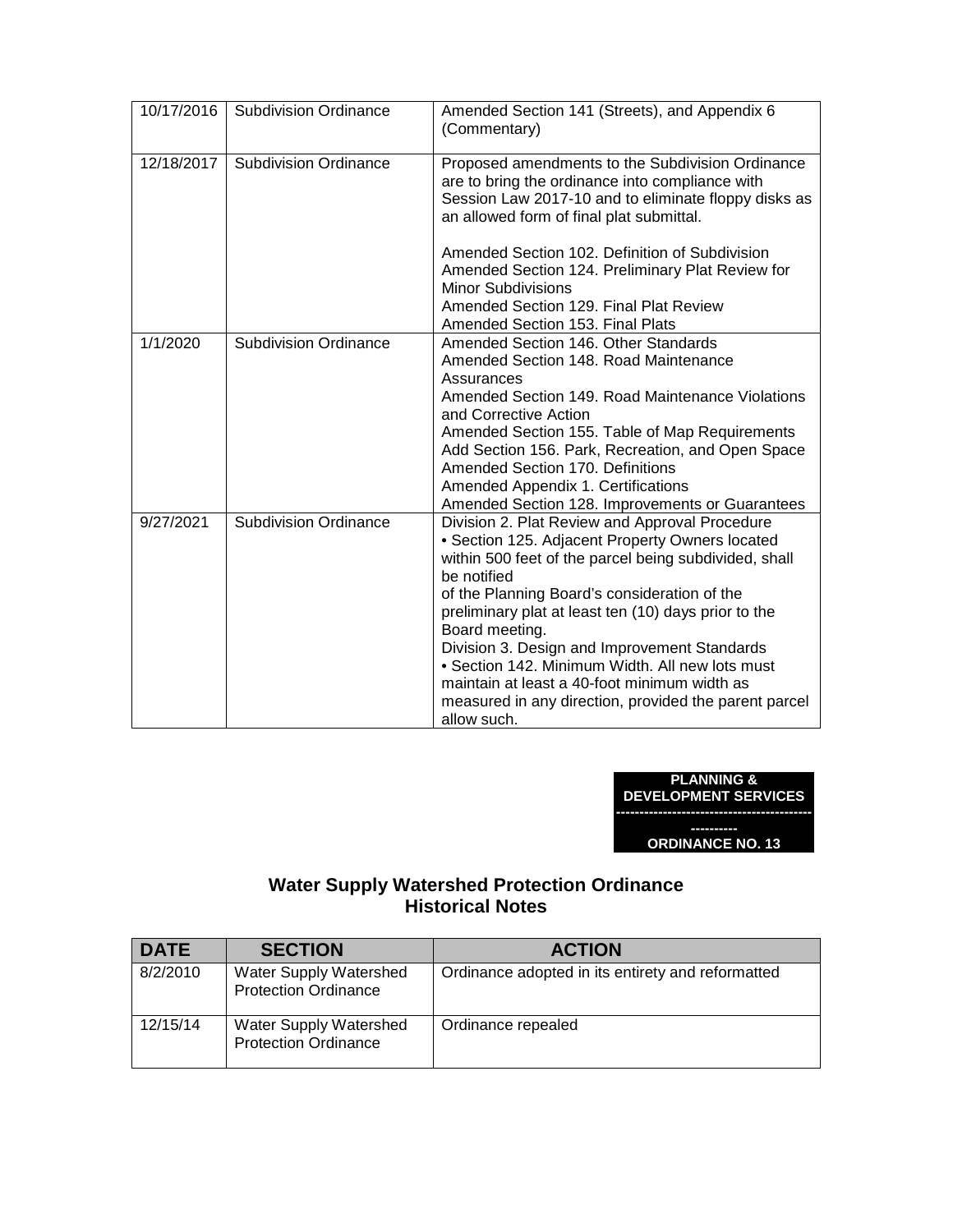**---------- ORDINANCE NO. 14** 

# **Zoning Ordinance Historical Notes**

| <b>DATE</b> | <b>SECTION</b>   | <b>ACTION</b>                                                                                                                                                                                                                                                                              |
|-------------|------------------|--------------------------------------------------------------------------------------------------------------------------------------------------------------------------------------------------------------------------------------------------------------------------------------------|
| 8/2/2010    | Zoning Ordinance | Ordinance adopted in its entirety and reformatted                                                                                                                                                                                                                                          |
| 11/15/2010  | Zoning Ordinance | Section 15 amended to include "Miscellaneous<br><b>Educational Services"</b>                                                                                                                                                                                                               |
| 11/7/2011   | Zoning Ordinance | Table 5-1 amended to include "Halfway House",<br>amended Section 8 to include RA, RR and language<br>included for specific development standards for<br>halfway houses                                                                                                                     |
| 1/9/2012    | Zoning Ordinance | Section 15 amended to include "as applicable" for<br>Halfway House definition                                                                                                                                                                                                              |
| 10/15/2012  | Zoning Ordinance | Table 5-1 amended to permit "outdoor fruit and<br>vegetable markets"                                                                                                                                                                                                                       |
| 3/25/2013   | Zoning Ordinance | Table 5-1 amended to include "solar energy facility"<br>and "solar collector, accessory"                                                                                                                                                                                                   |
| 10/21/2013  | Zoning Ordinance | Sections 2.C.(1), 2.C(2)(d), 2.C.(7), 3.M.(3), 3.M.(4),<br>3.N.(2), 3.N.(3)(b), 11.G, 13.A, 13.B.(1)(b), 13.C,<br>13.F.(1), 13.H, 14.E.(3), 15.C.(2) amended<br>Appendix A (A-1-2) and A (A-1-4) amended                                                                                   |
| 12/16/2013  | Zoning Ordinance | Section 8 amended to fix incorrect reference<br>numbers, change tower setbacks and remove the<br>provision for modifying setbacks and to remove<br>excessive separation conditions and make the<br>separation distance consistent irrespective of the type<br>of tower construction        |
| 11/17/2014  | Zoning Ordinance | Amended Table 5-1 Pitt County Table of Permitted<br>Uses to incorporate "Wedding/Event Facility".<br>Added Section 8(PPPP) Wedding/Event Facility.<br>Amended Section 15 Definitions to incorporate new<br>definitions for "Wedding/Event Facility" and<br>"Agritourism".                  |
| 12/15/14    | Zoning Ordinance | Amended Section 3.A and B Permits and Hearing<br>Procedures, Added Section 3.X High Density<br>Development Permit Application, Added Section<br>7.A.3.d Vegetative Swale Requirements, Added<br>Sections 7.A.3.e, f, g and h High Density Option,<br><b>Amended Section 15 Definitions</b> |
| 12/21/15    | Zoning Ordinance | Amended Section 3(C). Permit Exemptions, Table 5-<br>1 List of Permitted Uses, Section 6(B). Accessory<br>Uses, Buildings and Structures, Section 8.<br>Development Standards for Individual Uses and<br>Section 15(D), Definitions.                                                       |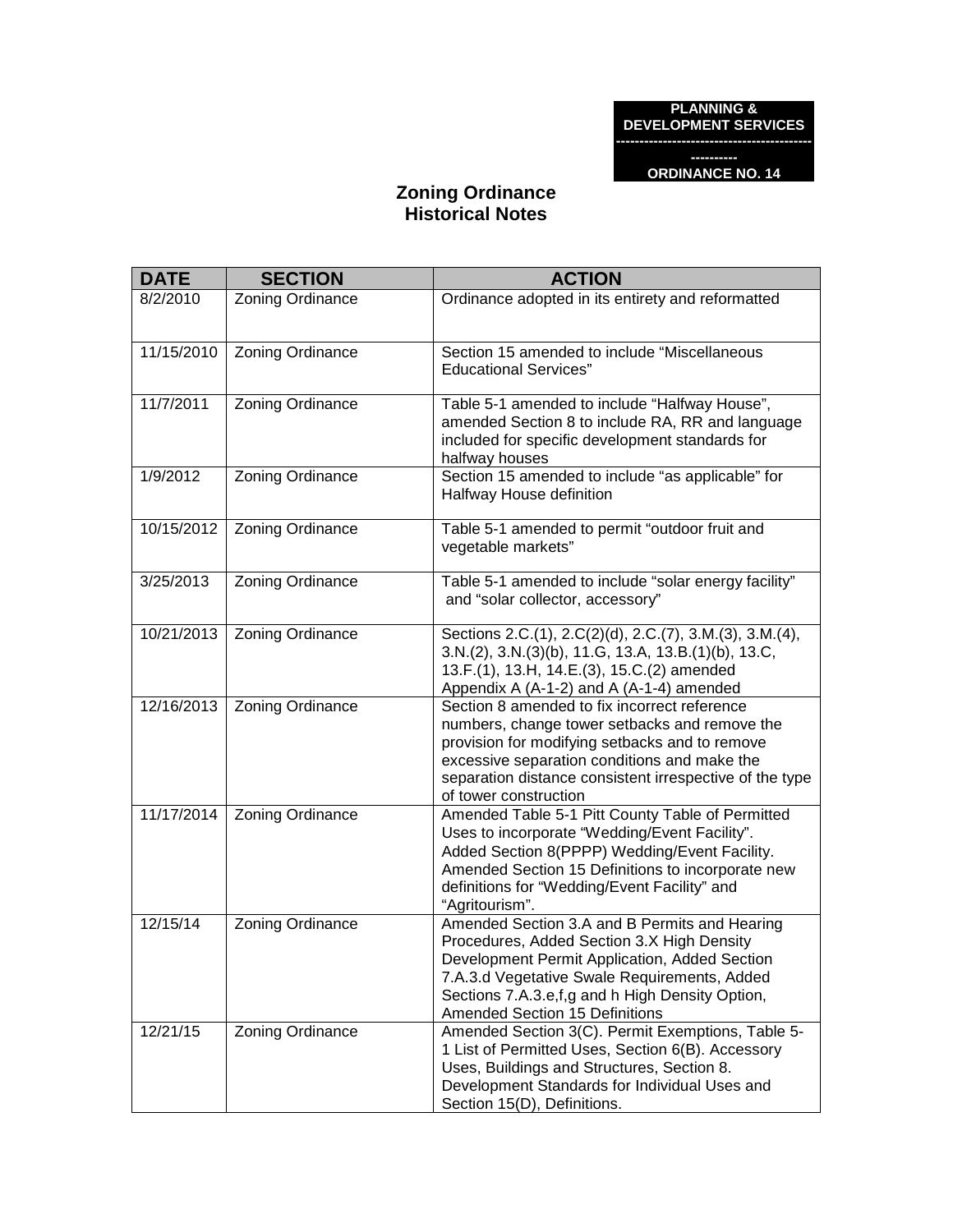| $\overline{3}/21/16$             | Zoning Ordinance | Amended Section 8(P). "Cemetery or Mausoleum,<br>Not on Same Property as Church" to reduce setbacks<br>for interment.                                                                                                                                                                                                                                                                                                                                                                                  |
|----------------------------------|------------------|--------------------------------------------------------------------------------------------------------------------------------------------------------------------------------------------------------------------------------------------------------------------------------------------------------------------------------------------------------------------------------------------------------------------------------------------------------------------------------------------------------|
| 12/19/16<br>(Effective<br>1/1/17 | Zoning Ordinance | 1. Amended Executive Summary and Commentary,<br>mailing distance for Public Hearing<br>Requirements and Procedures.<br>2. Amended Section 3.(M.)(3.) "Public Hearing<br>Requirements and Procedures" for mailing<br>distance.<br>3. Amended Section 13.(H.)(2.) "Notice of Hearing"<br>for mailing distance.<br>4. Amended Section 14.(E.)(3.) "Public Hearing<br>Requirements" for mailing distance.<br>5. Amended Section 3(Q.)(1.) "Expiration of Permits"<br>for length of time before expiration. |
| 2/20/17                          | Zoning Ordinance | 1. Amended table 5-1 Pitt County Table of Permitted<br>Uses to incorporate Recreational Vehicles.<br>2. Amended Section 8. KKK. Private Campground/RV<br>Park.<br>3. Added Section 8. PPP. Recreational Vehicles.<br>4. Amended Section 15 D. Definitions for Dwelling<br>Unit, Park Model Recreational Vehicle,<br>Recreational Vehicle, Recreational Vehicle Park, and<br>Tiny House.                                                                                                                |
| 12/18/17                         | Zoning Ordinance | 1. Amended Executive Summary and Commentary to<br>remove references to swine farms.<br>2. Amended Table 5-1 Pitt County Table of Permitted<br>Uses to make Swine Farm an exempt use in all<br>districts.<br>3. Amended Section 8.DDD. Use Separation for<br>Mining, Quarrying, Sand Pits, and Mineral Extraction<br>4. Amended Section 8.IIII. to remove development<br>standards for Swine Farms<br>5. Amended Section 15 D. Removed definition of<br>"Swine Farm".                                   |
| 9/23/2019                        | Zoning Ordinance | 1. Amended Section 14(G) Conditional Zoning<br>Districts, Subsections 4, 5, 7, and 10.<br>2. Amended Section 6(F) Special Purpose Lots.<br>3. Amended Section 13 (B) Variances and Section<br>13(f) Board Action on Appeals and Variances.<br>4. Amended Table 6-1 Table of Density and<br>Dimensional Requirements and Section 6(C)(3)<br>Encroachments into Required Setbacks.                                                                                                                       |
| 1/1/2020                         | Zoning Ordinance | 1. Cluster development regulations.<br>2. Creation of a Southwest Bypass Highway Corridor<br>Overlay district.<br>3. Enhanced lighting standards for non-residential<br>development.                                                                                                                                                                                                                                                                                                                   |
| 1/10/2022                        | Zoning Ordinance | 1. Amended Table 5-1 Pitt County Table of Permitted<br>Uses to remove "Data Processing Facility (Large<br>Scale)" from the RR zoning district.<br>2. Amended Section 8(UUUU) "Data Processing<br>Facility (Large Scale)".<br>3. Amended Section 15 Definitions to clarify the<br>definition for "Data Processing Facility (Large Scale)".                                                                                                                                                              |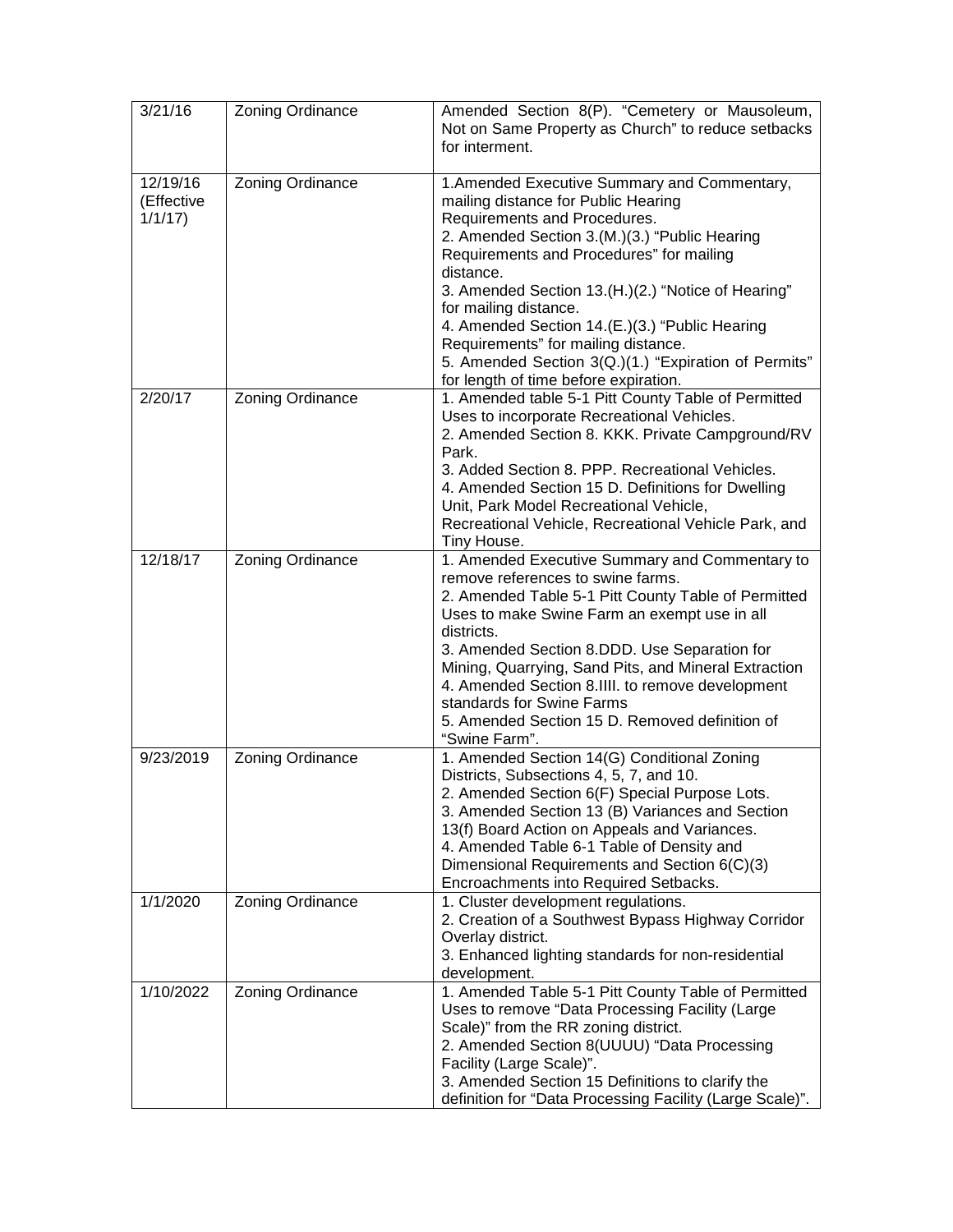

# **Pitt County Voluntary Agricultural District Ordinance Historical Notes**

| <b>DATE</b> | <b>SECTION</b>                                                            | <b>ACTION</b>                                     |
|-------------|---------------------------------------------------------------------------|---------------------------------------------------|
| 8/2/2010    | <b>Pitt County Voluntary</b><br><b>Agricultural District</b><br>Ordinance | Ordinance adopted in its entirety and reformatted |



# **Franchise Ordinance for Construction Debris Landfills Historical Notes**

| <b>DATE</b> | <b>SECTION</b>                                                                                | <b>ACTION</b>                                     |
|-------------|-----------------------------------------------------------------------------------------------|---------------------------------------------------|
|             |                                                                                               |                                                   |
|             |                                                                                               |                                                   |
| 9/11/2000   | Franchise Ordinance for<br><b>Construction Debris</b><br>Landfills                            | Ordinance adopted;                                |
|             |                                                                                               |                                                   |
| 8/2/2010    | Franchise Ordinance for<br><b>Construction Debris</b><br>Landfills<br>(formerly Chapter 12.5) | Ordinance adopted in its entirety and reformatted |
|             |                                                                                               |                                                   |

| <b>SOLID WASTE &amp;</b><br><b>RECYCLING</b>                  |  |
|---------------------------------------------------------------|--|
| -----------------------------<br>--<br><b>ORDINANCE NO. 2</b> |  |

**Junk Motor Vehicles Historical Notes**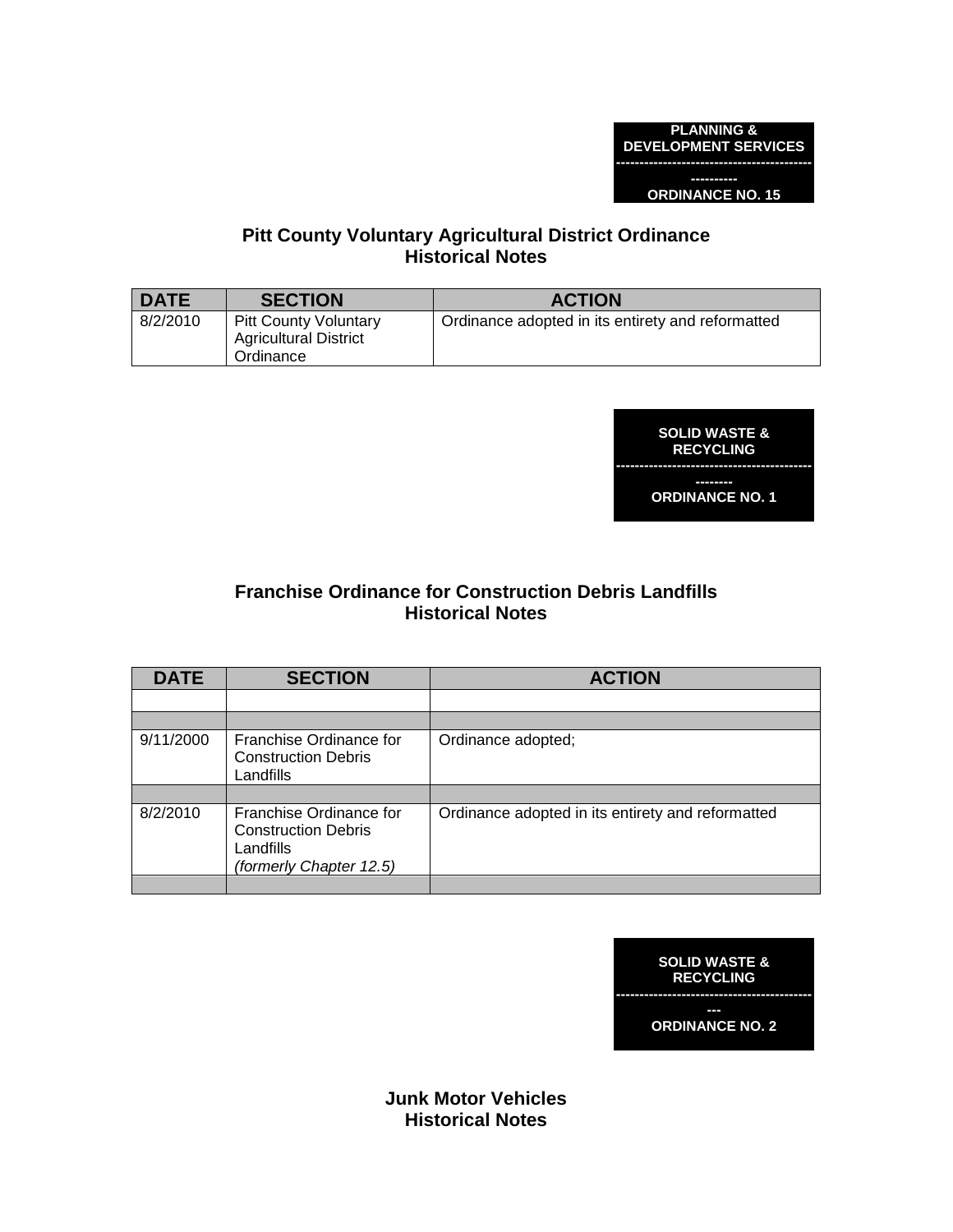| <b>DATE</b> | <b>SECTION</b>                                                      | <b>ACTION</b>                                     |
|-------------|---------------------------------------------------------------------|---------------------------------------------------|
|             |                                                                     |                                                   |
| 5/6/1974    | <b>Junk Motor Vehicles</b>                                          | Ordinance adopted                                 |
|             |                                                                     |                                                   |
| 8/2/2010    | <b>Junk Motor Vehicles</b><br>(formerly Chapter 13,<br>Article III) | Ordinance adopted in its entirety and reformatted |
|             |                                                                     |                                                   |
|             |                                                                     |                                                   |



**ORDINANCE NO. 3** 

# **Solid Waste Recycling, Collection and Disposal Ordinance Historical Notes**

| <b>DATE</b> | <b>SECTION</b>                                                                                               | <b>ACTION</b>                                                                                 |
|-------------|--------------------------------------------------------------------------------------------------------------|-----------------------------------------------------------------------------------------------|
|             |                                                                                                              |                                                                                               |
| 2/1/1974    | <b>Collection Franchises</b><br>(formerly Chapter 6, Article<br>II)                                          | Ordinance adopted                                                                             |
|             |                                                                                                              |                                                                                               |
| 7/1/1985    | Garbage, Trash, and<br>Rubbish, Article I, In<br>General<br>(formerly Chapter 6, Article                     | Ordinance adopted                                                                             |
|             |                                                                                                              |                                                                                               |
| 6/15/1992   | Solid Waste Collection<br><b>Fees for Disposal Facilities</b><br>(formerly Chapter 6, Article<br>III)        | Ordinance adopted                                                                             |
|             |                                                                                                              |                                                                                               |
| 8/3/1992    | Solid Waste Recycling,<br><b>Collection and Disposal</b><br>Ordinance, Pitt County,<br>North Carolina        | Ordinance adopted; repeals all prior Ordinances                                               |
|             |                                                                                                              |                                                                                               |
| 7/1/1996    | Solid Waste Recycling,<br><b>Collection and Disposal</b><br>Ordinance, Pitt County,<br><b>North Carolina</b> | Ordinance adopted with amendments to 8/3/1992<br>Ordinance; replaces 8/3/1992 in its entirety |
|             |                                                                                                              |                                                                                               |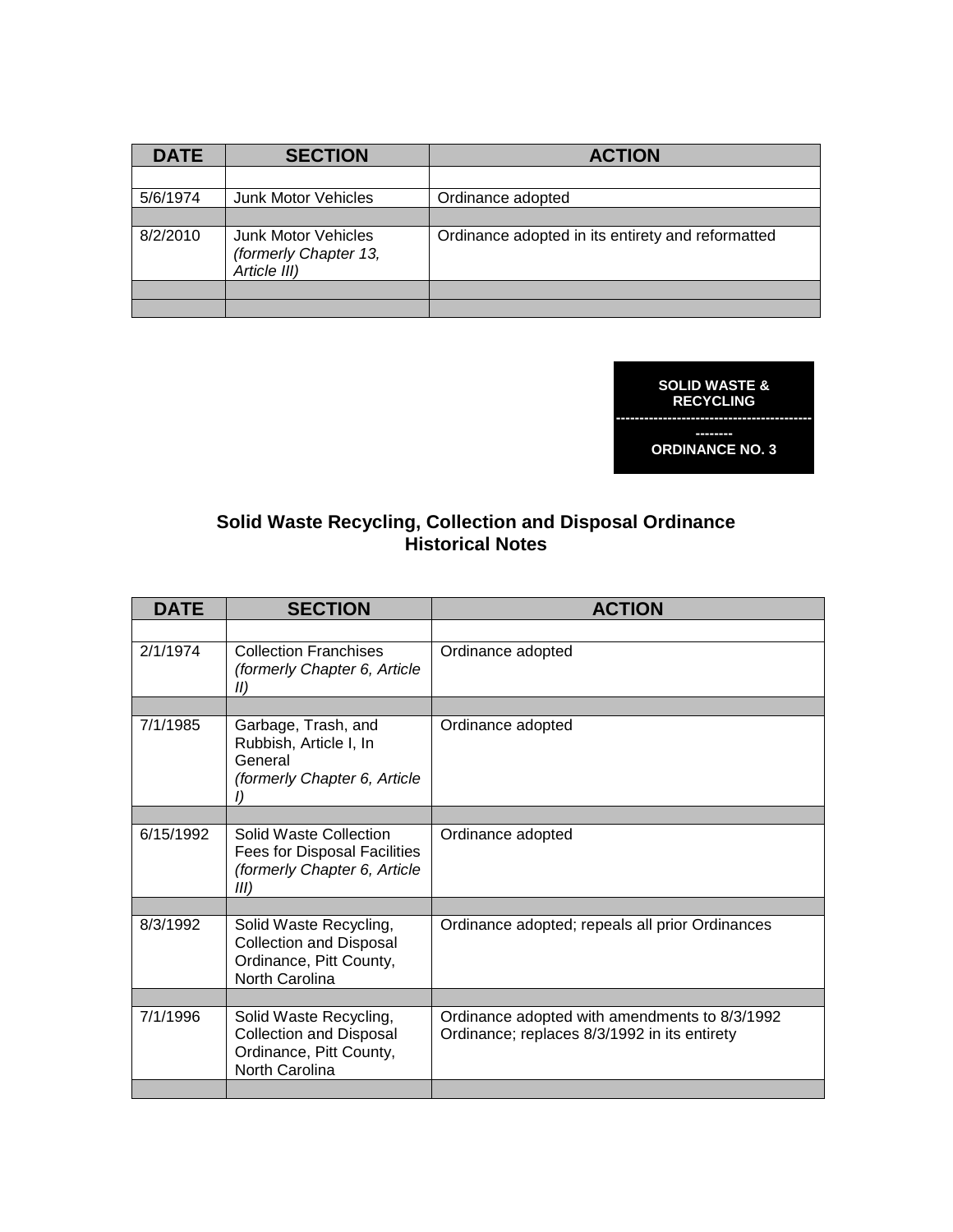| 5/5/2003 | Section 16. Enforcement,<br><b>Penalties and Remedies</b><br>(formerly XV. Enforcement,<br>Penalties, Remedies) | Section amended as to offense penalties           |
|----------|-----------------------------------------------------------------------------------------------------------------|---------------------------------------------------|
|          |                                                                                                                 |                                                   |
| 8/2/2010 | Solid Waste Recycling,<br><b>Collection and Disposal</b><br>Ordinance<br>(formerly Chapter 12.5)                | Ordinance adopted in its entirety and reformatted |
|          |                                                                                                                 |                                                   |

**TAX ADMINISTRATION ------------------------------------** 

**-- ORDINANCE NO. 1** 

# **Occupancy Tax Historical Notes**

| <b>DATE</b> | <b>SECTION</b>                                        | <b>ACTION</b>                                                                                                                                                                                 |
|-------------|-------------------------------------------------------|-----------------------------------------------------------------------------------------------------------------------------------------------------------------------------------------------|
|             |                                                       |                                                                                                                                                                                               |
| 7/1/1987    | Occupancy Tax                                         | Ordinance adopted                                                                                                                                                                             |
|             |                                                       |                                                                                                                                                                                               |
| 11/1/1993   | Occupancy Tax                                         | BOCC voted to adopt an additional 3% occupancy<br>tax, effective December 1, 1993                                                                                                             |
|             |                                                       |                                                                                                                                                                                               |
| 8/2/2010    | Occupancy Tax<br>(formerly Chapter 8, Article<br>III) | Ordinance adopted in its entirety and reformatted                                                                                                                                             |
| 1/12/2015   | Occupancy Tax                                         | Ordinance updated to reflect the additional 3%<br>occupancy tax approved by the Board of<br>Commissioners after public hearing and by motion on<br>November 1, 1993, and currently in effect. |

**TAX ADMINISTRATION --------------------------------------** 

> **-- ORDINANCE NO. 2**

**Ordinance Levying Tax on Gross Receipts Derived from Retail Short-Term Leases or Rental of Motor Vehicles Historical Notes** 

| <b>ECTION</b><br><b>ACTION</b><br>$\mathbf{A}$ in Fig.<br><i>.</i> |  |  |
|--------------------------------------------------------------------|--|--|
|                                                                    |  |  |